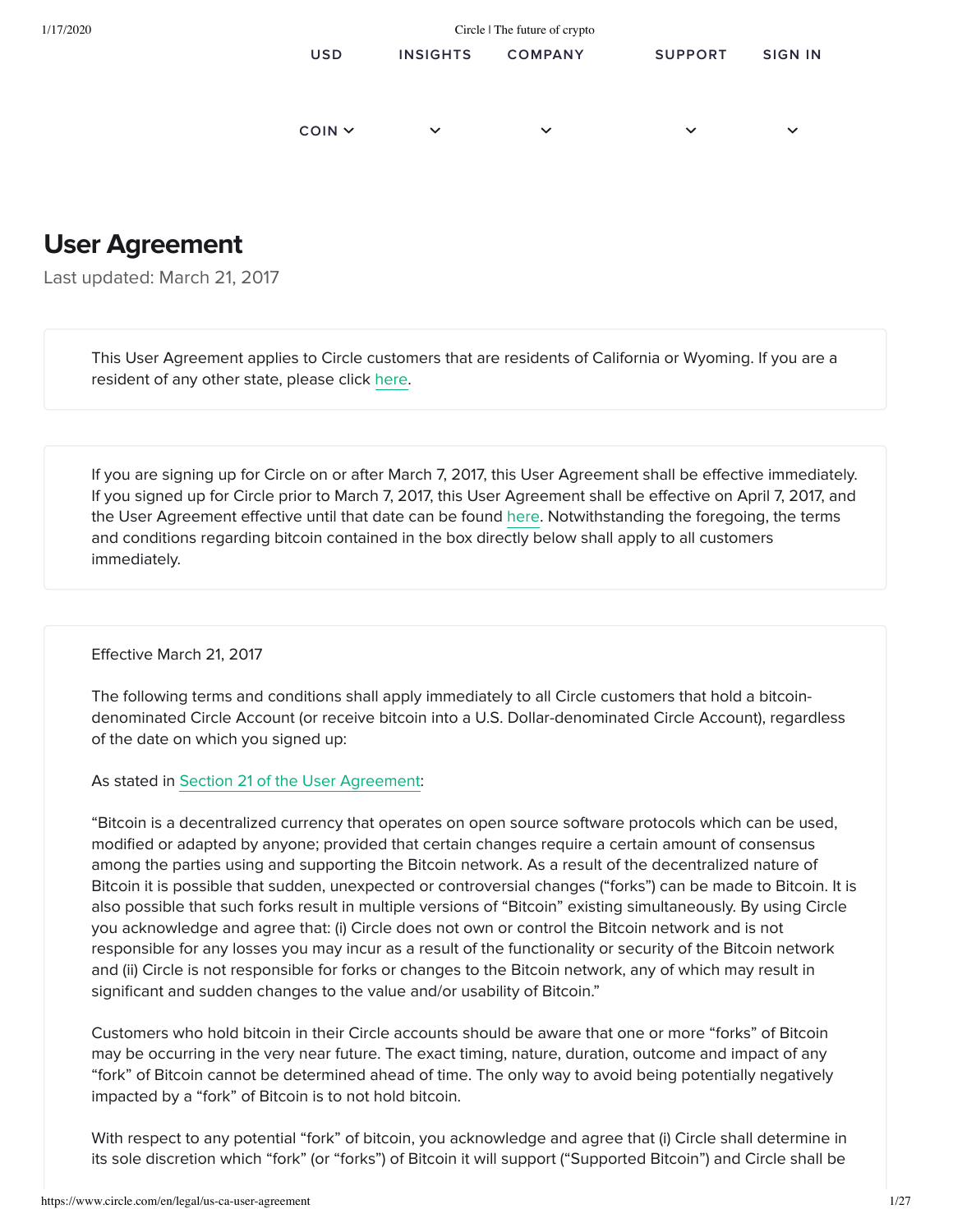under no obligation to support any other "forks" or versions of Bitcoin. Unless Circle in its sole discretion chooses to do so, Circle does not and will not support any forked versions of Bitcoin, or any other digital currencies, tokens, coins or forked protocols (collectively, "Other Digital Currencies") whether or not they are created as a result of a fork of the Bitcoin network, are independently created or otherwise, and regardless of whether or not such Other Digital Currencies hold any value. You acknowledge and agree that you will not use your Circle account to hold, send, receive or otherwise transact with any Other Digital Currencies. In the event that you attempt to use your Circle account to transact with Other Digital Currencies, Circle is under no obligation to take any measures to help you recover any such Other Digital Currencies or make you whole for any losses associated with such Other Digital Currencies. Holding Supported Bitcoin in your Circle account does not entitle you to any additional tokens or value associated with Other Digital Currencies that may result from your ownership of Supported Bitcoin, regardless of whether you would be entitled to such additional tokens or value had you held such Supported Bitcoin outside of Circle.

Note that in the event of a "fork" of Bitcoin, Circle may be forced to suspend all activities relating to bitcoin (including sending bitcoin, receiving bitcoin or converting bitcoin to U.S. Dollars) for an extended period of time until Circle has determined in its sole discretion that such functionality can be restored ("Bitcoin Downtime"). This Bitcoin Downtime will likely occur immediately upon a "fork" of Bitcoin with little to no warning, and during this period of Bitcoin Downtime you will not have access to bitcoin that you hold in your Circle account.

If you currently hold bitcoin in your Circle account and want to avoid any potential loss in value, loss of access to your funds on Circle, or other negative consequences that might arise from a "fork" of Bitcoin, you can (i) log into your Circle account, (ii) select "Currency" under Settings, and (iii) convert your Circle account balance to U.S. Dollars (which is effectively selling all of the bitcoin you hold to Circle at the price displayed at the time of conversion). Note that once a "fork" of Bitcoin occurs, this option may no longer be available.

This User Agreement ("Agreement") is a contract between you and (i) Circle Payments, LLC ("Circle LLC") and (ii) Circle Internet Financial, Inc. ("Circle Inc.") that applies to your use of Circle's products and services (the "Services"). Where a reference is made simply to "Circle" or "we" and not a specific entity, such provision applies to your interactions with both Circle LLC and Circle Inc.

Circle LLC is licensed by the California Department of Business Oversight (the "DBO") as a money transmitter and handles all transactions conducted in fiat currency (U.S. Dollars), while Circle Inc. handles all transactions conducted in virtual currency (bitcoin). Circle Inc. is not licensed or regulated by the DBO. See Section 34 for more details.

When you engage in transactions involving Bitcoin, such activities are not regulated by the DBO.

By registering an account with Circle or using any of the Services, you agree that you have read, understood and accept all of the terms and conditions contained in this Agreement as well as our [Privacy Policy,](https://www.circle.com/en/legal/us-ca-privacy) [Cookie Policy](https://www.circle.com/en/legal/us-ca-cookie-policy) and [E-Sign Consent](https://www.circle.com/en/legal/us-ca-esign), and you acknowledge and agree that you will be bound by these agreements and policies. Section 24 of this Agreement governs how this Agreement may be changed over time. The text in the boxes throughout this Agreement is there to help you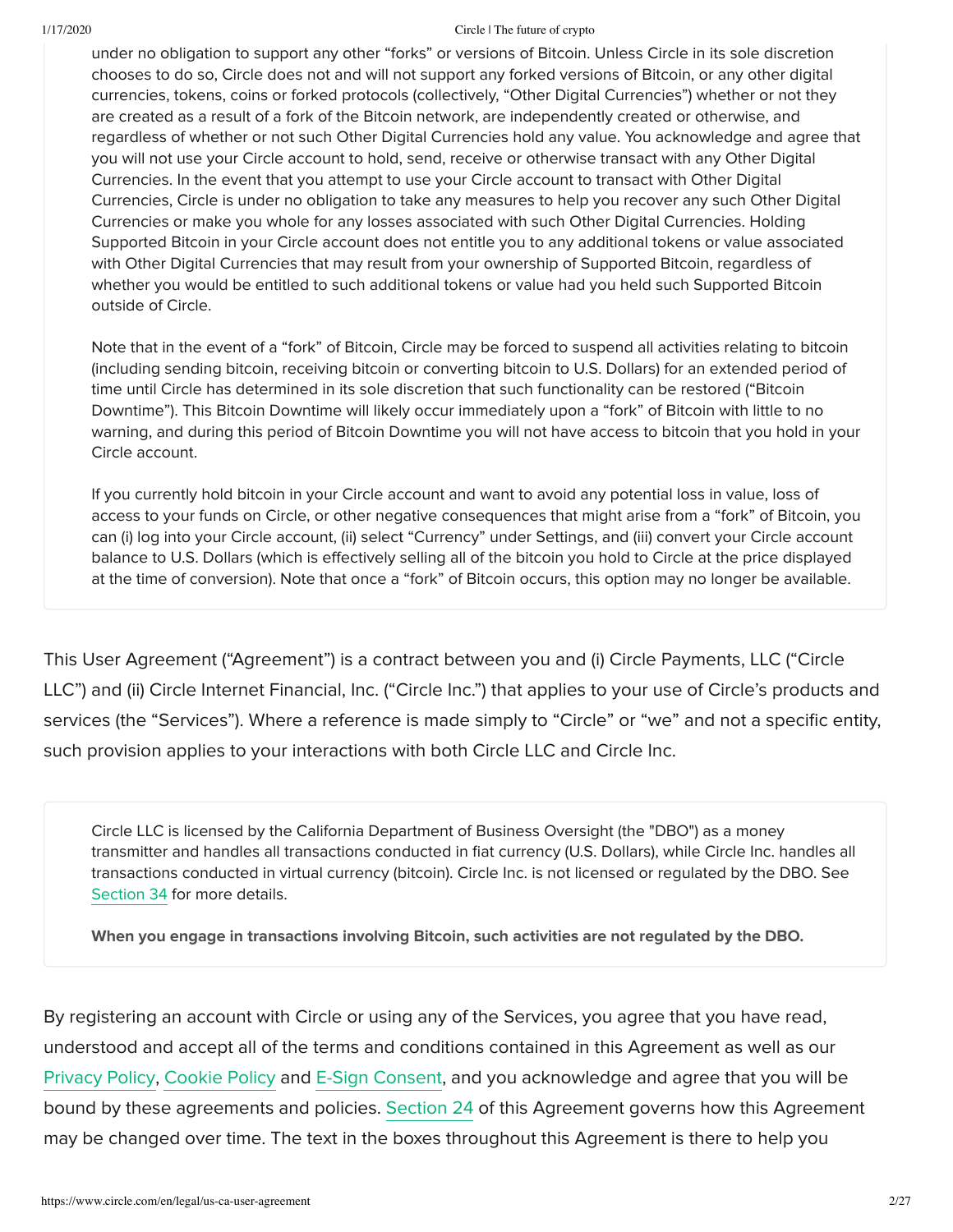understand the Agreement, but is not part of the Agreement. If after reading this Agreement in its entirety you are still unsure of anything or you have any questions, please [contact Support](https://support.circle.com/hc/en-us/requests/new).

To see what terms have changed as a result of the most recent update to the User Agreement, please see the informational box at the end of this User Agreement.

## 1. Eligibility; Limitations

You must be an individual of at least 13 years of age who resides in the United States to enter into this Agreement. In order to link a bank account or debit card to your account, you must be at least 18 years of age. You cannot link a business bank account or card to Circle and Circle does not currently support business or merchant accounts (even if you link a personal bank account or debit card). Use of certain Services may have further eligibility requirements that will need to be verified prior to you using such Services or from time to time in order to continue your use of the Services.

[For more information on the types of cards that can be linked to your Circle Account, please see this Help](https://support.circle.com/hc/en-us/articles/212058926--Which-debit-cards-can-I-use-) Desk article.

For more information on our age restrictions, or to request a parental consent form to link a card if you are under 18, please see this [Help Center article](https://support.circle.com/hc/en-us/articles/212059126--What-are-the-age-requirements-for-using-Circle-).

Certain features of the Services may be limited depending on the state in which you reside, the date on which you created your account or other factors.

For more information on state-specific disclosures, see Section 37 of this Agreement and the Licenses page found at: [https://www.circle.com/legal/licenses.](https://www.circle.com/en/legal/us-ca-licenses)

Effective December 7, 2016, you are no longer be able to link a new credit card to your Circle Account. Circle will continue to support credit cards already linked to Circle Accounts, but may discontinue such support in the future.

Effective December 7, 2016, all new Circle Accounts are U.S. Dollar denominated accounts and you are not able to create a bitcoin denominated Circle Account.

If you currently have a bitcoin denominated Circle Account and convert your account to a U.S. Dollar denominated Circle Account, you are no longer able to switch your account back to a bitcoin denominated Circle Account.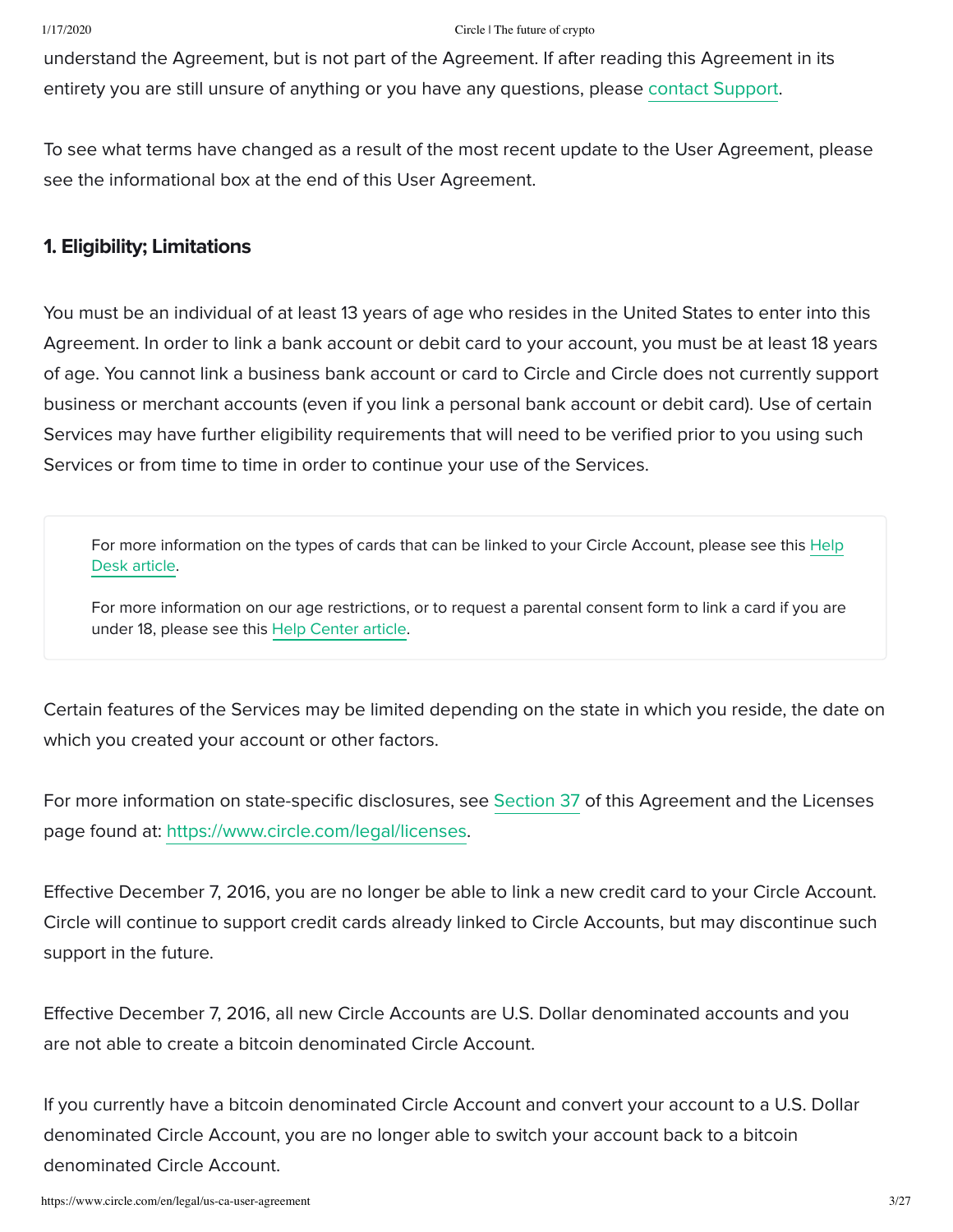# 2. Registration Process; Identity Verification

You may register for only one (1) Circle Account. If you have a U.S. Dollar account, that account is managed by Circle LLC. If you have a bitcoin account, that account is managed by Circle Inc. If you open additional accounts, we reserve the right to immediately close such additional accounts and transfer any balance to your other Circle Account or return it to the original funding source.

When registering for your Circle Account, you must provide current, complete, and accurate information for all required elements on the registration page. If any of this information changes, it is your obligation to update such information as soon as possible. From time to time we may also require you to provide further information as a condition for continued use of the Services, including but not limited to a copy of your government issued photo ID. If you wish to link a bank account or debit card to your Circle Account, you authorize Circle, directly or through third parties, to make any inquiries we deem necessary to validate your identity and account information. This may include requesting further information about you such as your date of birth, email address, physical address, social security number, and bank account or card information so that we can confirm your identity. We reserve the right to maintain your account registration information after you close your account for business and regulatory compliance purposes.

From time to time we may be required to request further information regarding your transactions in order to comply with federal and state law. Failure to provide such information in a timely fashion may result in the suspension of your ability to transact until you provide such information or the closure of your Circle Account.

In order to prevent fraud and to comply with federal and state laws, if you want to link a bank account or debit card, in order to make a deposit, we need to make sure that you are who you say you are.

# 3. Privacy

We are committed to protecting your personal information and helping you understand exactly how your personal information is being used. You should carefully read our [Privacy Policy](https://www.circle.com/en/legal/us-ca-privacy), as it provides details on how your personal information is collected, stored, protected, and used.

# 4. Communications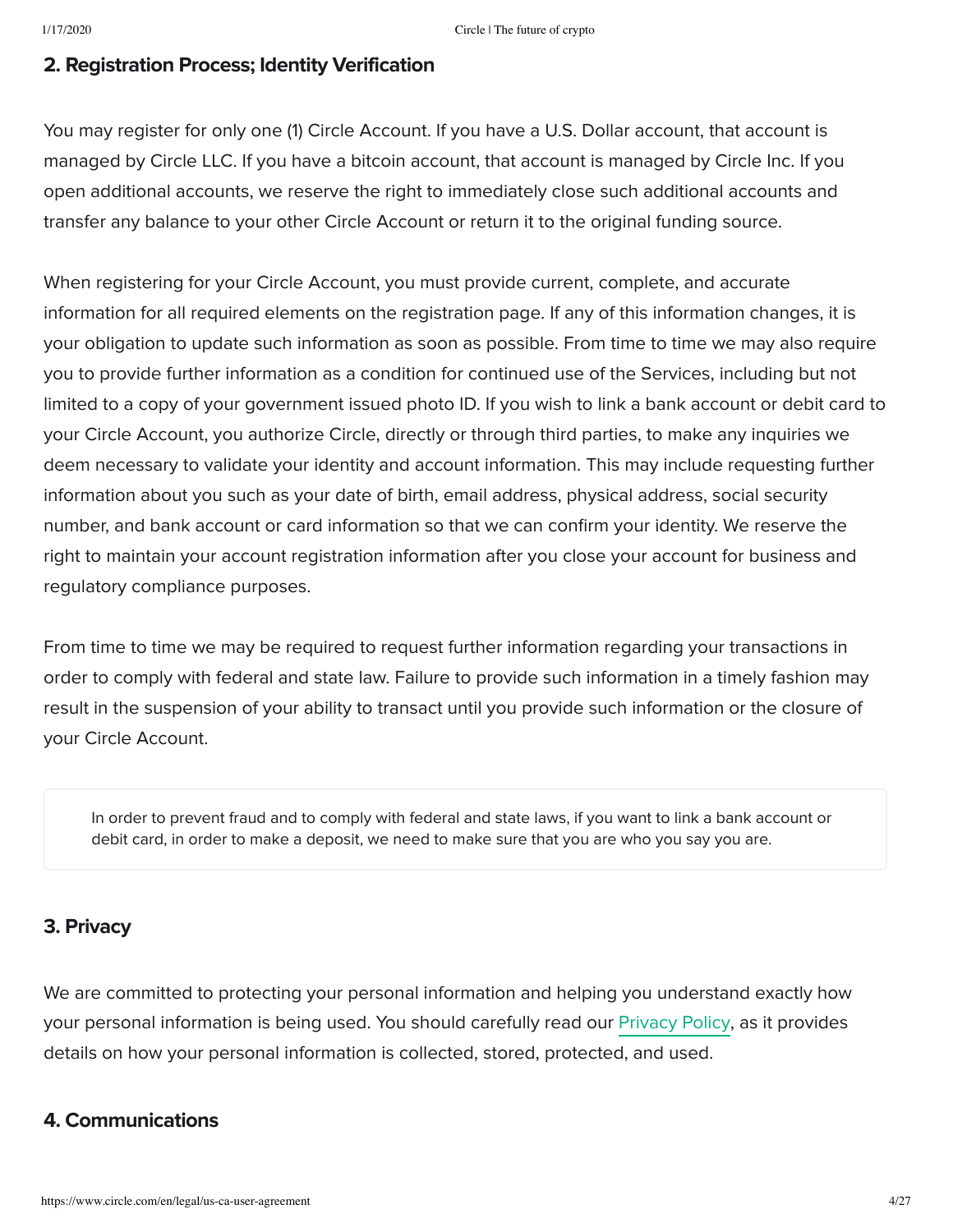By entering into this Agreement, you agree to receive electronic communications and notifications in accordance with our [E-Sign Consent Policy.](https://www.circle.com/en/legal/us-ca-esign)

Printing and mailing correspondence, disclosures, and account statements takes time and money, so we like to handle these matters electronically.

## 5. Security of User Information

You are responsible for maintaining the confidentiality and security of any and all account names, user IDs, passwords, personal identification numbers (PINs) and mobile unlock codes that you use to access the Services. You are responsible for keeping your email address up to date in your Circle Account profile and for maintaining the confidentiality of your user information. You agree to (i) notify Circle immediately if you become aware of any unauthorized use of the Services or any other breach of security regarding the Services and (ii) enable all relevant security features such as two-factor authentication and PIN Code or TouchID access control. Circle will not be liable for any loss or damage arising from your failure to protect your account information.

We shall not bear any liability for any damage or interruptions caused by any computer viruses, spyware, or other malware that may affect your computer or other equipment, or any phishing, spoofing, or other attack. We advise the regular use of a reliable virus and malware screening and prevention software. If you question the authenticity of a communication purporting to be from Circle, you should login to your account through the Circle website ([www.circle.com\)](https://www.circle.com/) or mobile applications, not by clicking links contained in emails.

We go to great lengths to protect your account, but we need you to do the same. It is important that you always protect not only your Circle password but also the email account associated with your account and any device used to access your account.

## 6. Account Suspension & Closure

We may, in our sole and absolute discretion, without liability to you or any third party, refuse to let you open an account, suspend your account, or terminate your account or your use of one or more of the Services. Such actions may be taken as a result of account inactivity, failure to respond to customer support requests, failure to positively identify you or your violation of the terms of this Agreement (including, but not limited to, Sections 17 and 18). If you have a balance remaining in a Circle Account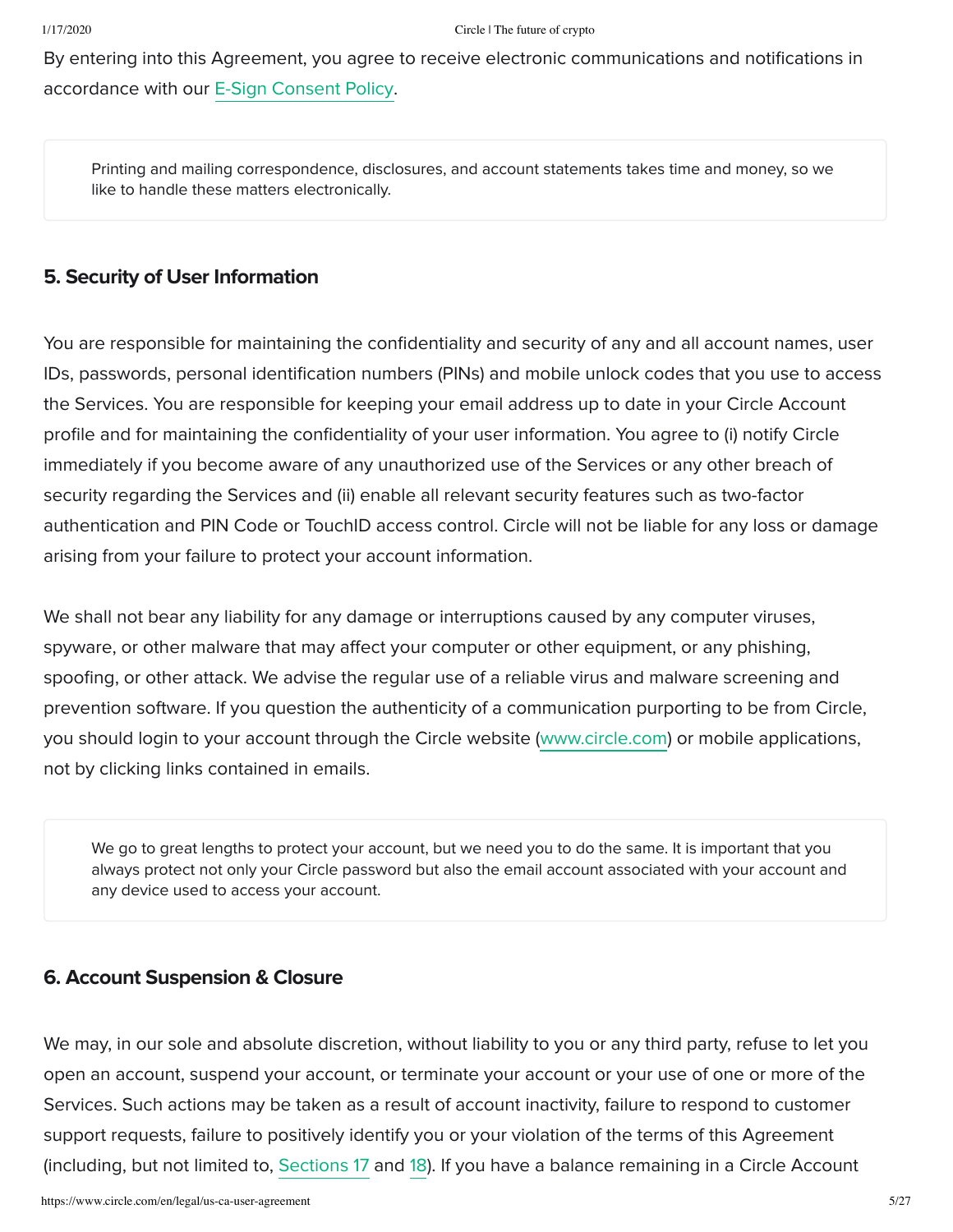which has been suspended or closed, you will be able to recover such funds, unless prohibited by law or a court order or where we have determined that such funds were obtained fraudulently. Circle shall have full discretion as to the means by which you will receive such funds following our decision to return such funds. We reserve the right to require you to provide further identifying information before processing such withdrawal or transfer requests and to delay or prohibit such withdrawal or transfer if we believe fraudulent or illegal activity has occurred. If you are unable to login to your Circle Account, you will need to [contact Support](https://support.circle.com/hc/en-us/requests/new) to process such withdrawal.

You may terminate this Agreement at any time by closing your Circle Account and discontinuing use of the Services. Upon termination of this Agreement and your Circle Account, you remain liable for all transactions made while your Circle Account was open.

If we suspect you are using your Circle Account in violation of laws or this Agreement, we can close your account. If your account is closed, we may require you to complete additional identity verification and fraud prevention steps in order to access funds in that closed account.

# 7. Services; Third Parties

Circle LLC provides you with a secure and convenient way to establish an account for purposes of (i) depositing funds from a linked bank account, debit card or credit card (if available), (ii) holding an account balance and (iii) sending and receiving fiat currency with other Circle users; provided that any of these Services can be discontinued at any time in accordance with Section 14.

Effective December 7, 2016, Circle no longer offers the ability to: (i) buy bitcoin from Circle by completing a deposit into a bitcoin denominated Circle Account or (ii) sell bitcoin by withdrawing funds from a bitcoin denominated Circle Account.

Circle Inc. provides you with a secure and convenient way to establish an account for purposes of (i) depositing funds from a linked bank account, debit card, or credit card (if available), and (ii) sending and receiving bitcoin; provided that any of these Services can be discontinued at any time in accordance with Section 14.

Circle Inc. provides you with a secure and convenient way to establish an account for purposes of (i) depositing funds from a linked bank account, debit card, or credit card (if available), and (ii) sending and receiving bitcoin; provided that any of these Services can be discontinued at any time in accordance with Section 14.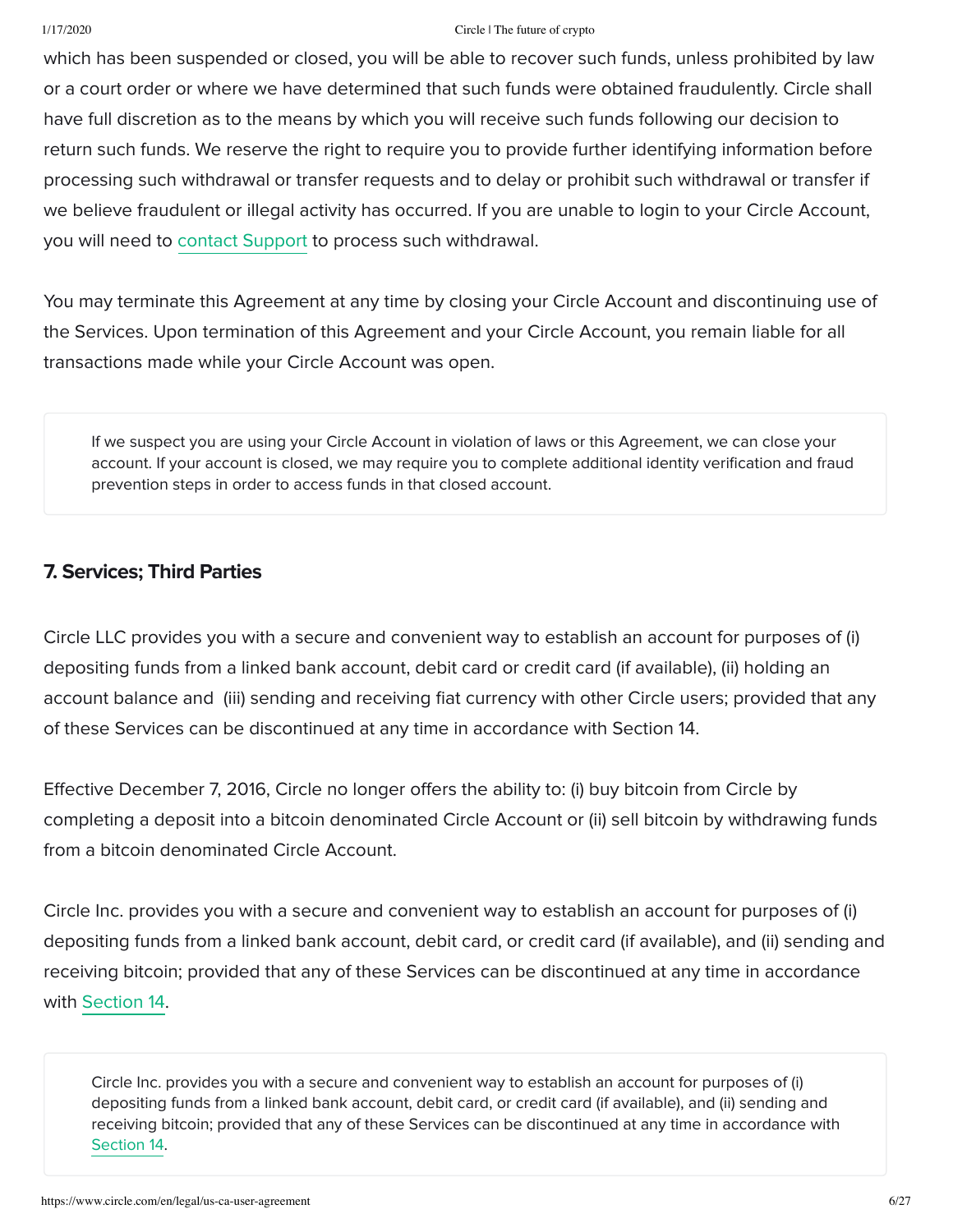Circle is an independent contractor for all purposes and is not your agent or trustee; provided, however, that Circle LLC shall act as your agent solely and exclusively with respect to any positive balance (other than a bitcoin balance) that you hold in your Circle Account and in acting as your agent for funds held at Circle's banking partner, and you explicitly consent to Circle LLC acting as your agent for such limited purpose. Circle does not have control of, or liability for, any products or services that are purchased or sold by third parties using the Services. Circle does not guarantee the identity of any user or other party or ensure that a buyer or seller is authorized to complete a transaction or will complete a transaction. Circle is not liable for any losses or issues that may arise from such third party transactions, including, but not limited to, legality, quality, delivery, or satisfaction with any products purchased. If you are not satisfied with any goods or services purchased from, or sold to, a third party using the Services, you must handle those issues directly with the third party seller or buyer, as applicable.

If you use your Circle Account to send money to someone in exchange for a product or service, and you have a problem with that product or service, you will need to resolve that dispute directly with the third party. For more information on how to transact safely, please see this [Help Center article.](https://support.circle.com/hc/en-us/articles/213560683--Tips-on-sending-money-safely-)

# 8. Mobile Services

To the extent you access the Services through a mobile device, your wireless service carrier's standard charges, data rates, and other fees may apply. In addition, downloading, installing, or using certain mobile applications may be prohibited or restricted by your carrier, and not all Services may work with all carriers or devices. By using mobile Services, you agree that we may communicate with you by SMS, MMS, text message, push notification, and/or other electronic means via your mobile device and that certain information about your usage of the Services may be communicated to us. In the event that you change or deactivate your mobile telephone number, you agree to promptly update your account information to ensure that your messages are not sent to any person who might acquire your old number.

In order to maintain the security of your account, two-factor authentication is required. That means that you need to have a valid phone and update your account information if your phone number changes.

You will receive pin code verifications upon downloading the Circle application. Message and data rates may apply. Reply **STOP** to 247253 to Cancel and unsubscribe. For support, please call 1-800-398-7172.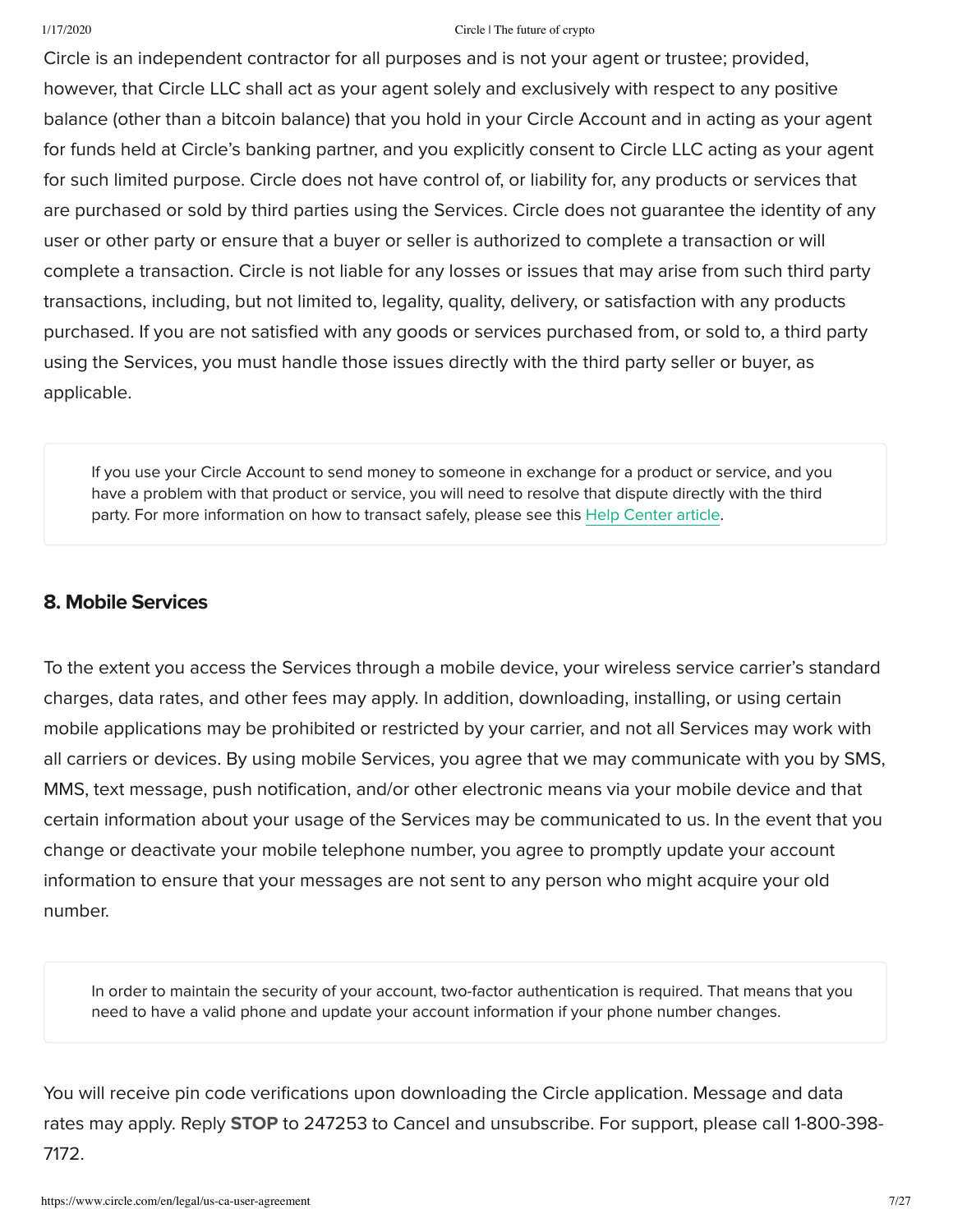You hereby confirm that with respect to any mobile phone number provided, you own the account corresponding to that mobile phone number or otherwise have the account holder's permissions to use this service. By registering a mobile phone number you are agreeing to the specific terms set forth in this Section 8. Circle (247253) text messaging services are provided by Infobip for the following carriers: Alltel, AT&T, Boost, Centennial Cellular, Cincinnati Bell, MetroPCS, Sprint, T-Mobile, Unicel, U.S. Cellular, Virgin Mobile USA, and Verizon Wireless but is not compatible with all handsets. T-Mobile is not liable for delayed or undelivered messages.

## 9. Fees; Authorization

Except as disclosed in this Section 9 or as disclosed to you prior to confirming a transaction that would incur a fee, Circle does not charge any fees for deposits from bank accounts or debit cards, storing funds or sending or receiving funds. If you choose to withdraw funds to a debit card, you may be charged certain fees based on the frequency of your withdrawals, but any such fees will be disclosed to you prior to confirming such withdrawals. If you choose to deposit funds using a credit card (if available to you), you will incur a percentage-based fee that will be disclosed to you at the time of such deposit. You also agree to pay any other fees that are disclosed to you with respect to the Services or that may be charged by your bank.

If you link a bank account or a debit card to your Circle Account, you should not be charged any fees for deposits. Certain fees may apply for withdrawals to debit cards, depending on the frequency of your withdrawals. If you choose to deposit by credit card, there will be a processing charge, and it is possible that your bank might charge additional fees such as cash advance fees and, if your card is not issued by a US bank, your bank may charge you foreign exchange conversion fees.

By linking a bank account, debit card, or credit card to your account, you authorize Circle to communicate with your bank or card issuer to provide or obtain any information required by Circle or your bank or card issuer in connection with providing the Services to you. By providing this information your bank is neither endorsing Circle nor is it in any way responsible for the Services.

When you use your bank account, debit card, or credit card to deposit funds, you are requesting an electronic transfer of funds. For bank account transactions, Circle will make electronic fund transfers from your bank account in the amount you specify. You agree that such requests constitute your authorization to Circle to make such transfers. Once you have provided your authorization for a transfer, you will not be able to cancel the electronic transfer. You hereby give Circle the right to resubmit any electronic fund transfer you authorized that is returned for insufficient or uncollected funds. You also authorize us to amend your Circle Account activity to correct such error. You authorize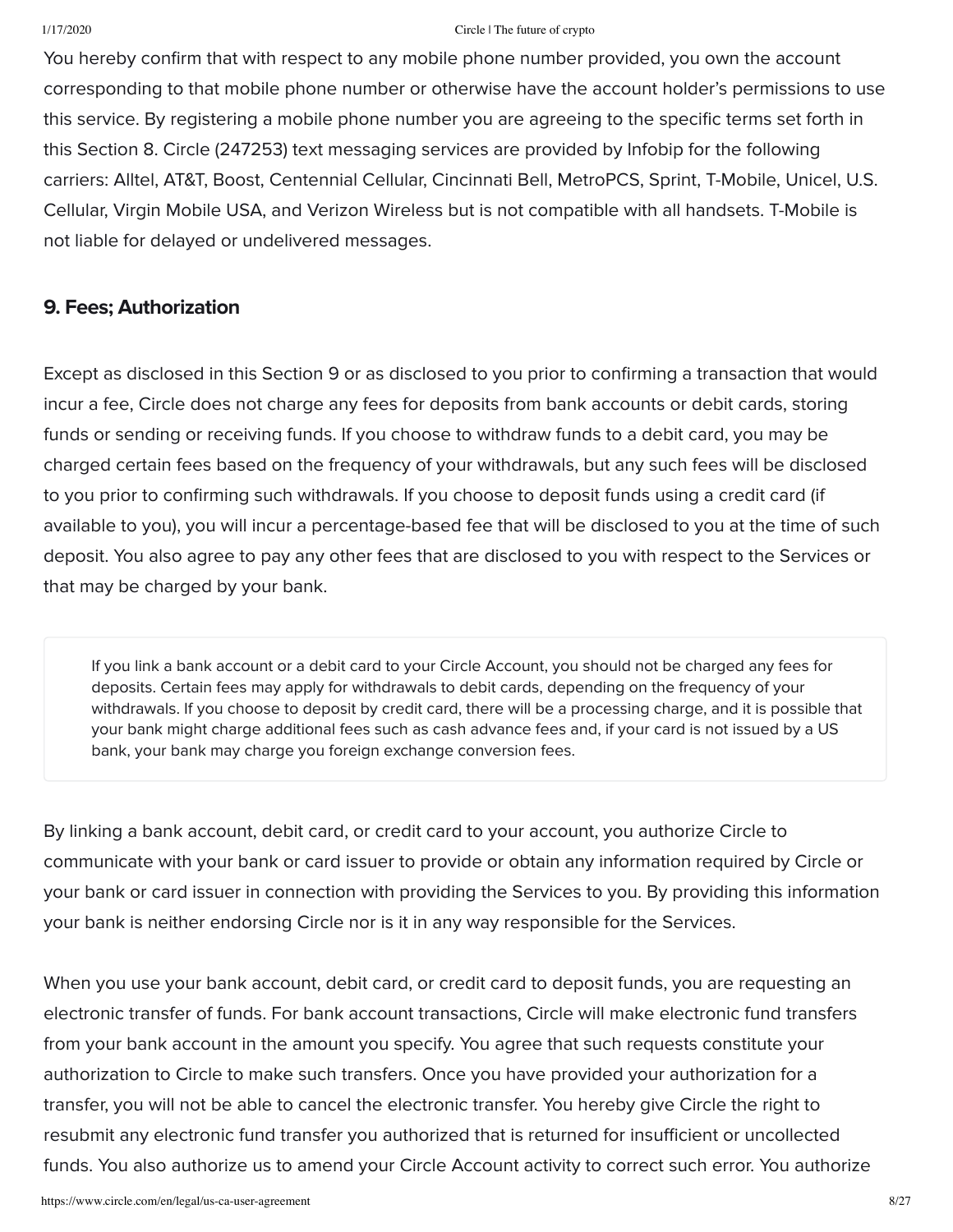Circle to take necessary action to reverse, credit, or debit any payment in connection with any necessary chargebacks, reversals, refunds, or adjustments.

You agree that you will not receive interest or other earnings on the funds that you hold on deposit with Circle and that Circle handles and places in pooled accounts with its banking partners. In consideration for your use of Circle's product and services, you irrevocably transfer and assign to Circle any ownership right that you may have in the interest (if any) that may accrue on funds held on your behalf by Circle in pooled accounts in consideration for the expenses incurred by Circle in connection with maintaining such accounts. This assignment applies only to interest earned on your funds, and nothing in this Agreement grants Circle any ownership right to the principal of the funds you maintain as a balance in your Circle Account.

## 10. Currency Conversion & Volatility

When you convert one fiat currency into another fiat currency (such as U.S. Dollars to Euros, U.S. Dollars to British Pounds, etc.) by completing a deposit or by changing the currency that denominates your account, such currency conversion is completed directly by Circle LLC.

When you convert U.S. Dollars and Bitcoin by completing a deposit or by changing the currency that denominates your account, such currency conversion is completed directly by Circle Inc.

You acknowledge that the price or value of any currency may fluctuate and that the conversion rate (the "Conversion Rate") for converting one currency into another may not be the same Conversion Rate that applies when converting back into that first currency. You will always be shown the applicable Conversion Rate for a transaction prior to consummating the transaction. You agree to deliver the agreed upon payment upon confirmation of a deposit, regardless of changes in a currency's value. The value of currencies (especially bitcoin) can rapidly increase or decrease at any time, so Circle cannot guarantee the value of any currency. The Services do not involve any extension of credit to you, and no credit is extended to you in connection with your use of the Services. In the event you are entitled to a refund or other payment by Circle, Circle shall have no liability for any losses resulting from a change in the Conversion Rate that may have occurred since the time of the original transaction. We are not responsible for any processing delays that may result in connection with any deposit, withdrawal, or transaction. The ability to convert from one currency to another is subject to applicable legal and regulatory restrictions as well as the availability of such currency provided by Circle.

All funds received into your Circle Account will be delivered in the currency that your account is denominated in, regardless of what currency the transaction is initiated in. For example, if your Circle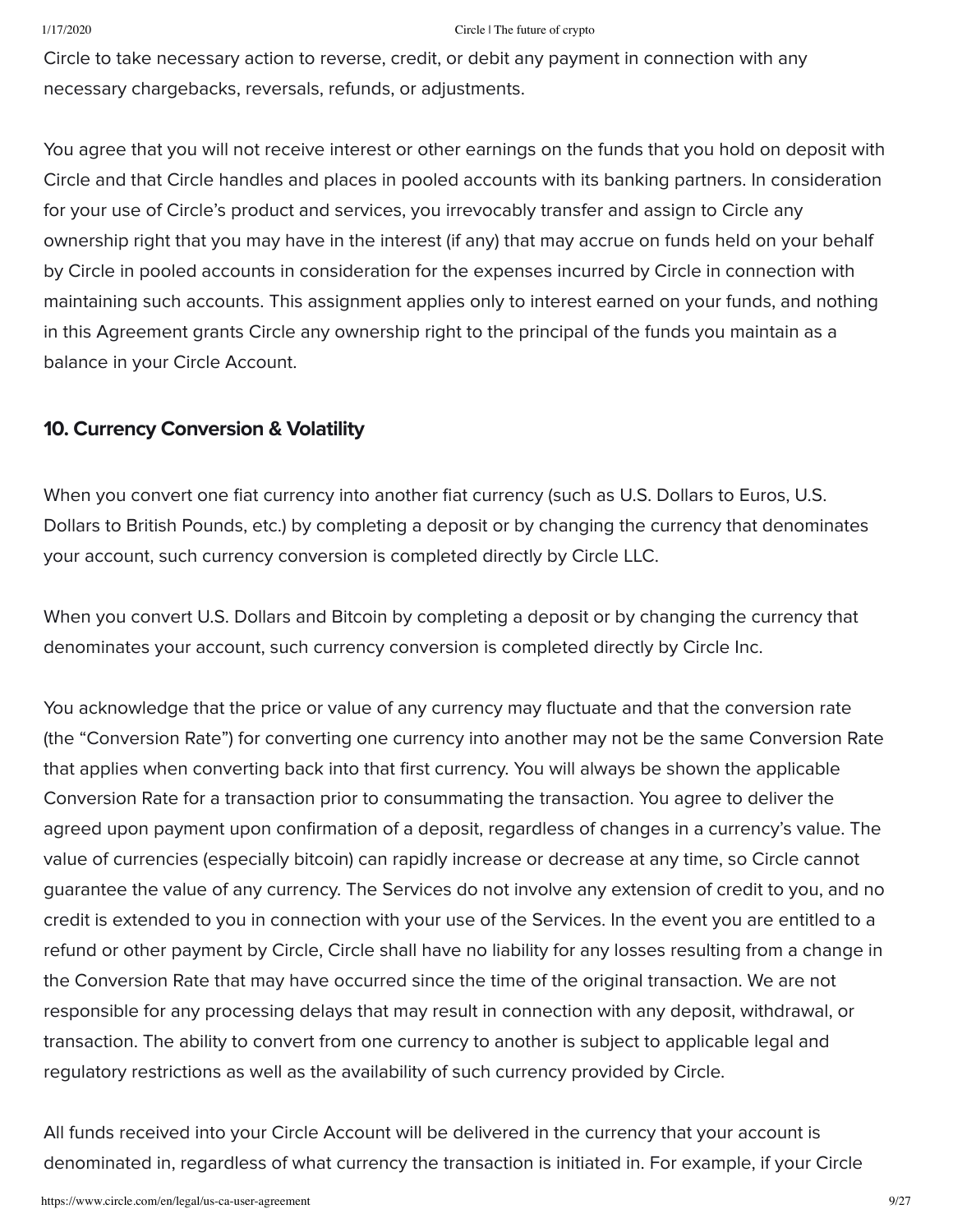Account is denominated in U.S. Dollars and someone sends you Euros or bitcoin, we will automatically convert such Euros or bitcoin, as applicable, to U.S. Dollars based upon the current Conversion Rate. We are not responsible for any losses that might be incurred as a result of the Conversion Rate that applies to a given transaction.

The currency conversion rates provided by Circle are constantly changing. If a transaction fails and the applicable conversion rate changes before you can complete the transaction, we are not responsible for any value lost due to that conversion rate change. At any given time the rate for converting U.S. Dollars to Euros may differ from the rate used for converting Euros to U.S. Dollars., etc.

## 11. FDIC Insurance

Section 11 applies only to account balances held in U.S. Dollars with Circle LLC, not bitcoin or other currencies.

When you add funds to your U.S. Dollar Circle Account, the funds will be placed by us into one or more custodial accounts ("Custodial Account(s)") maintained for the benefit of Circle LLC users at one or more banks insured by the Federal Deposit Insurance Corporation ("FDIC"), which have been established to provide pass-through FDIC insurance. Subject to the limitations set forth below, this means that if a bank holding a Custodial Account fails, you should be insured by the FDIC up to the per-depositor coverage limit then in place (currently \$250,000 in most instances). Note that the FDIC insurance maximum applies to all of the funds you have on deposit with the bank that fails. Therefore, the amount of your Circle-related funds in the Custodial Account are added to any other funds that you have in deposit accounts held in the same right and capacity at the failed bank for purposes of calculating deposit insurance coverage.

Your Circle funds will not receive the benefit of FDIC insurance before they are placed in one of the Custodial Accounts referenced above. In most instances, we will place funds into the Custodial Accounts no later than the business day after those funds are credited to your Circle Account. FDIC insurance coverage is contingent upon our maintaining accurate records and on determinations of the FDIC as receiver at the time of a receivership of a bank holding a Custodial Account. FDIC passthrough insurance protects funds placed on behalf of a Circle user against the risk of loss (up to the then applicable FDIC deposit insurance limits) should any FDIC-insured bank(s) where we maintain Custodial Account(s) fail.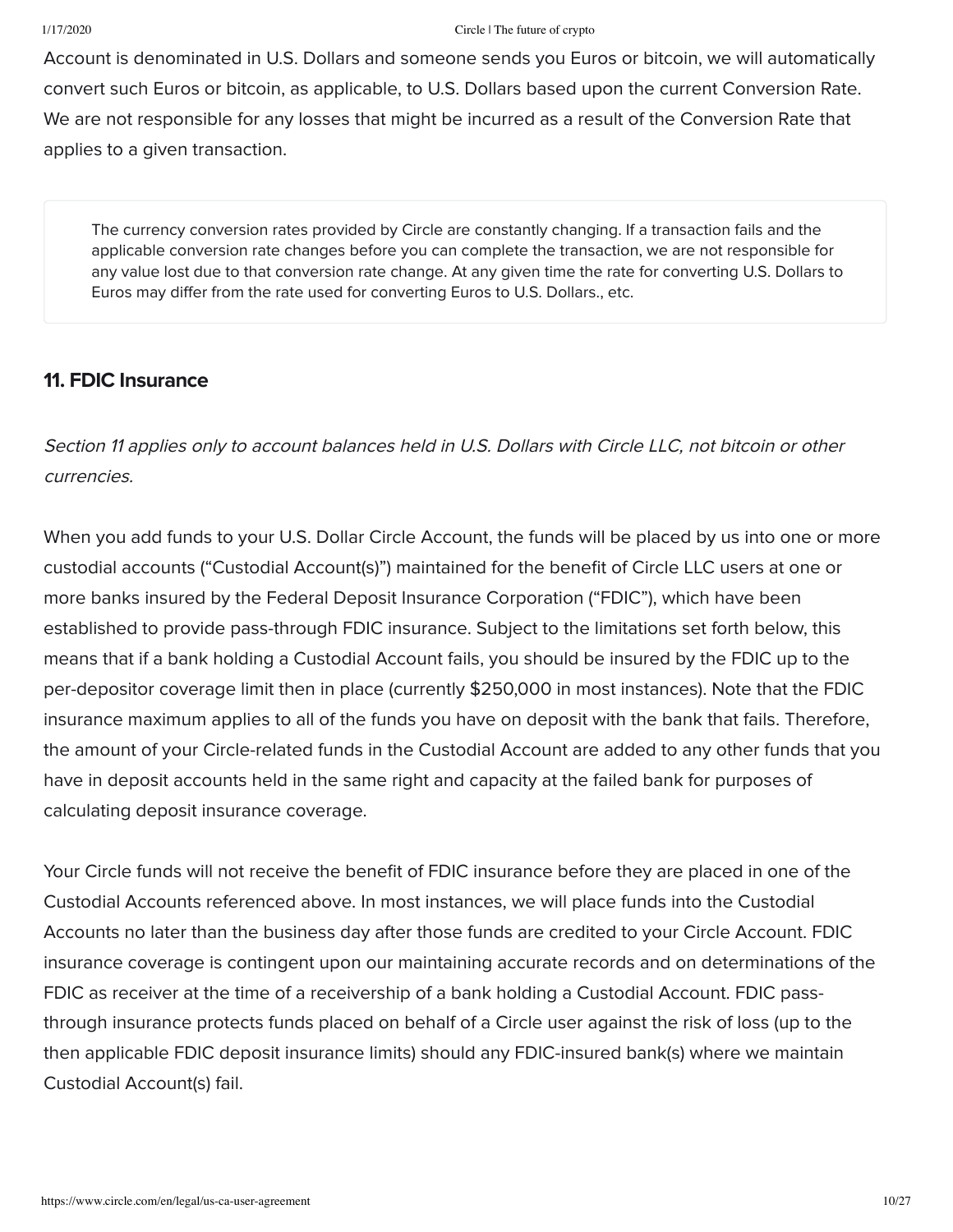FDIC pass-through insurance does not protect you against the risk of our insolvency. In the unlikely event of our insolvency, funds we place in a Custodial Account should be protected from claims by our creditors; however, it is possible that funds that we hold before placement in a Custodial Account will not be protected from claims by our creditors. Even if funds in your Circle Account (whether held by us or held in a Custodial Account) are protected from claims by our creditors, in the unlikely event of our insolvency, it is possible that you will not have access to those funds while court or other legal proceedings are ongoing.

FDIC pass-through insurance also does not protect you against the risk that an attempted funding of your Circle Account might fail to complete or be reversed (for example, if a deposit that you complete with us is dishonored or a related credit is reversed after initial honor).

When you add funds to your Circle Account, we will place the funds into custodial accounts we maintain for the benefit of Circle users at one or more FDIC-insured banks. If one of the banks in which we have placed your funds fails, your funds should be insured by the FDIC up to the maximum per-depositor coverage limit (currently \$250,000 in most instances).

Circle is not a bank, and FDIC insurance does not protect you against the risk of our insolvency. Also, when you add funds to your Circle Account, it will take us approximately one business day to place your funds into a custodial account. Your funds will not be insured by the FDIC until we deposit them into the account we maintain at the FDIC-insured bank.

# 12. Bitcoin Theft Insurance

Section 12 applies only to account balances held in bitcoin, not U.S. Dollars. All bitcoin insurance is maintained by Circle Inc.

In the event that any bitcoin held in your account are lost or stolen as a result of a direct breach of Circle Inc.'s digital or physical storage facilities, the entire balance of your account is fully insured, subject to the terms and conditions of Circle Inc.'s insurance policy with Marsh Insurance. If your bitcoin are lost or stolen as a result of your own failure to maintain proper security protocols in accordance with Section 5, such loss is not covered by Circle Inc.'s insurance. Account balances held in bitcoin are not covered by Federal Deposit Insurance Company (FDIC) deposit insurance or any other government insurance scheme.

If Circle Inc.'s security measures are compromised, we have you covered up to your full bitcoin account balance. If someone is able to gain access to your account by gaining direct access to your phone and computer, or otherwise, that is not covered by our insurance.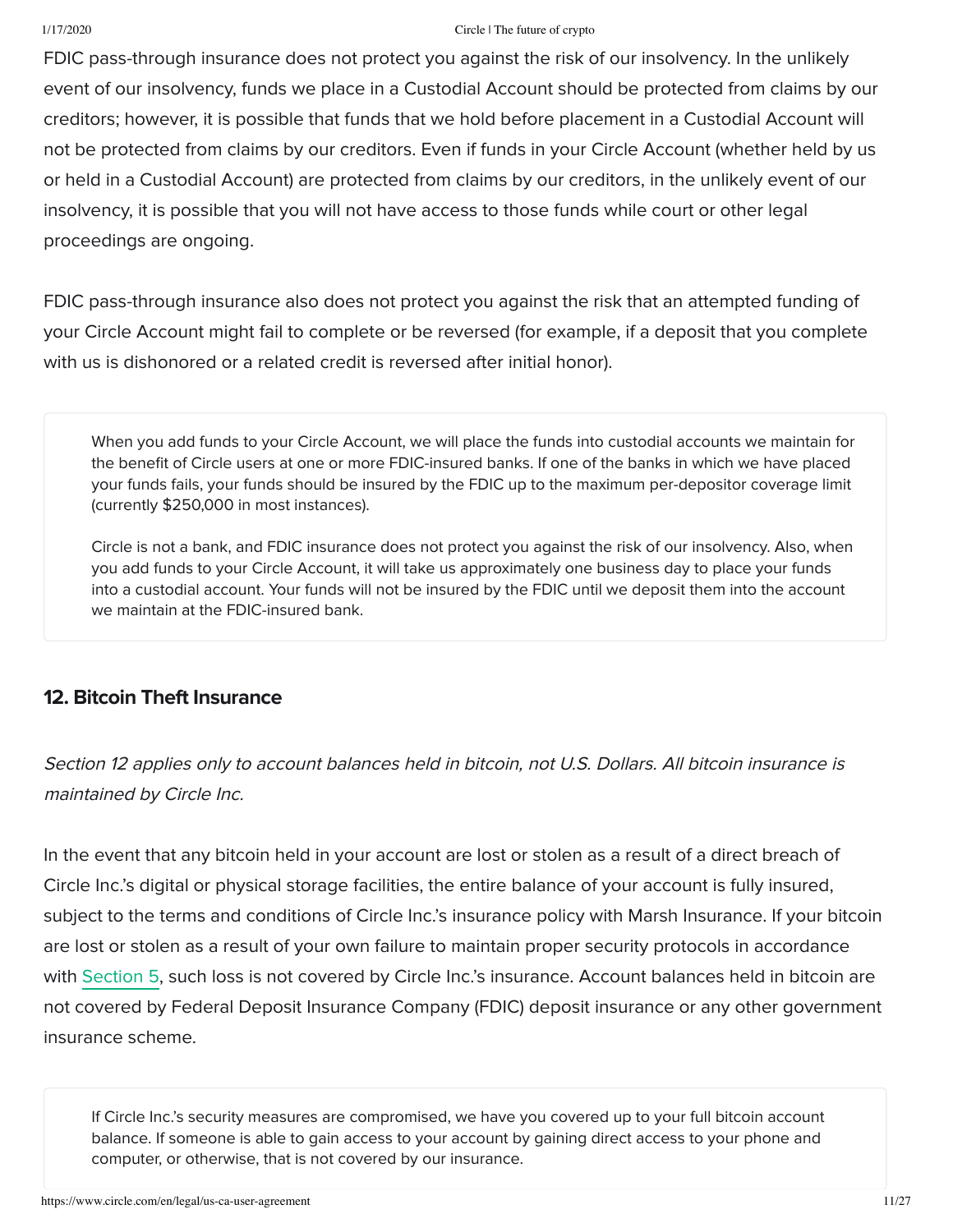### 13. Transaction Limits

Circle reserves the right to change the deposit, withdrawal, conversion, storage, and velocity limits on your account as we deem necessary. We may establish individual or aggregate transaction limits on the dollar amount or number of deposits or withdrawals you make during any specified time period.

A "velocity limit" relates to the speed and frequency of transactions. If you are making 1,000 deposits per day, we might need to slow you down a bit.

## 14. Right to Change/Remove Features or Suspend/Delay Transactions

We reserve the right to change, suspend, or discontinue any aspect of the Services at any time, including hours of operation or availability of any feature, without notice and without liability. We may decline to process any deposit or withdrawal without prior notice and may limit or suspend your use of one or more Services at any time, in our sole discretion. Suspension of your use of any of the Services will not affect your rights and obligations pursuant to this Agreement. We may, in our sole discretion, delay deposits or withdrawals if we believe the transaction is suspicious, may involve fraud or misconduct, violates applicable laws, or violates the terms of this Agreement.

### 15. Insufficient Funds

If at any point your account has a negative balance (as a result of a deposit being charged back, rejected, reversed or otherwise), Circle may deduct amounts you owe from the balance of your account from funds you subsequently deposit or receive into your account or from any other Circle Account that you hold. If Circle requests that you complete a deposit in order to resolve a negative balance issue and you fail to do so, you authorize Circle to initiate a deposit in the amount of such deficiency from your linked bank account, or debit card. If you have more than one account, Circle may set off the negative balance in one account by using any balance that you hold in your other accounts (and then close such additional accounts). If you deposit or receive funds in a different currency than the currency which has a negative balance (for example, having a negative U.S. dollar balance and receiving Euros into your account) then Circle will automatically convert such funds at the then-prevailing Circle exchange rate in order to offset such negative balance. To secure your performance of this Agreement, you grant to Circle a lien on and security interest in and to the balances in your account.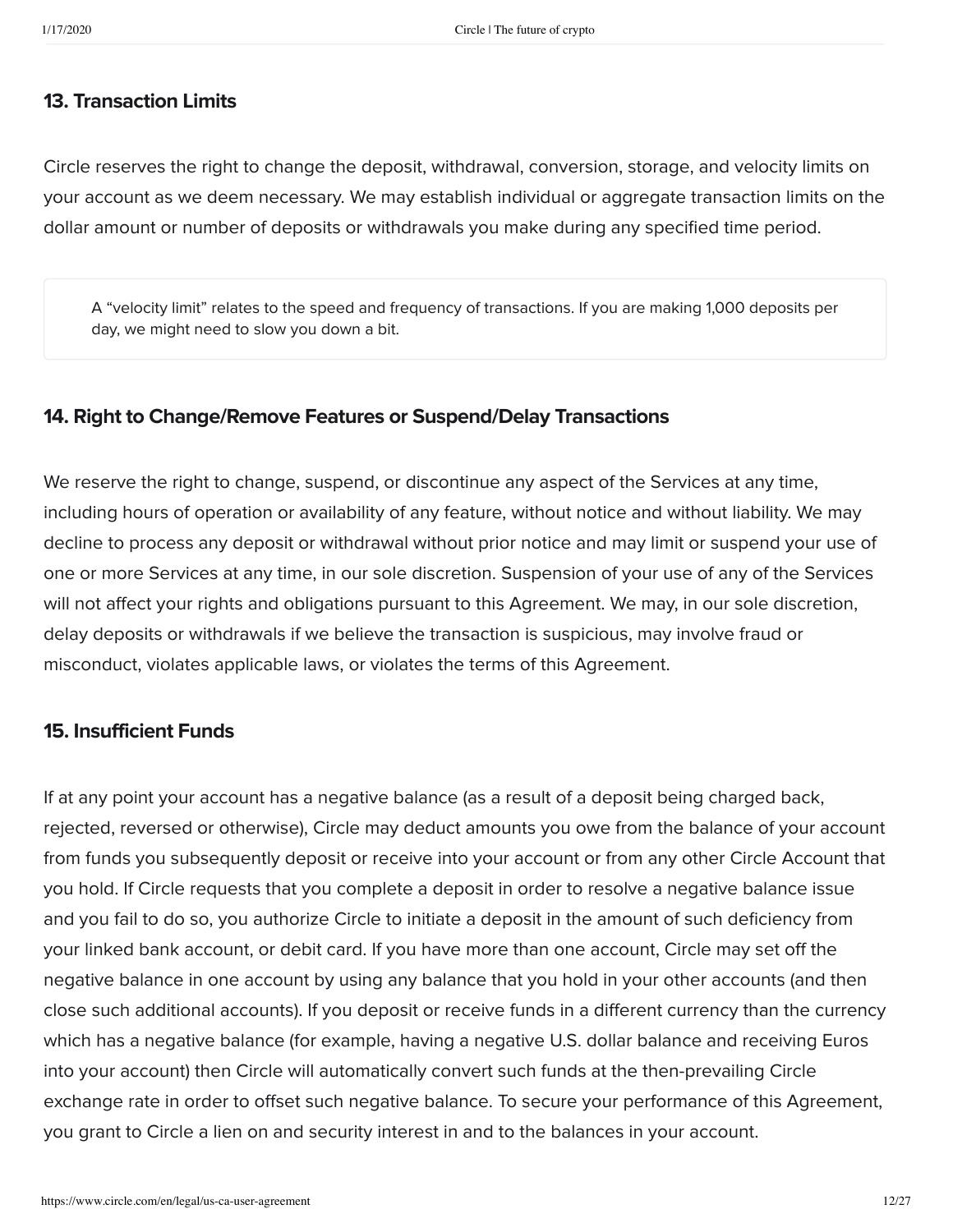For example, if you have a USD -\$100 negative balance as a result of a \$100 deposit made into your account that was reversed, and subsequently receive Euros into your account, such Euros will be automatically converted into U.S. Dollars at the then current Circle exchange rate to offset the -\$100 balance.

In the event that Circle is forced to engage a third party to assist with the recovery of any negative balance, overdraft or chargeback, you will be charged any fees or expenses that are incurred by Circle in connection with such recovery efforts, including, but not limited to, collection fees or convenience fees charged by third parties. You hereby explicitly agree that all communication in relation to a delinquent account will be made by electronic mail or phone. Such communication may be made by Circle or by any third party acting on its behalf, including but not limited to a third party collection agent. Note that if Circle is forced to engage such third parties in connection with recovering amounts that you owe Circle, your credit may be negatively impacted.

## 16. Refunds; Reversals

Once a transaction has been initiated, it cannot be reversed. Deposits using a bank account, debit card, or credit card may be reversed or may be subject to a chargeback or related claim. Except as set forth in this Agreement, all payment transactions processed through the Services are non-refundable. You may have additional refund or charge-back rights under your agreement with the recipient of such funds, your bank, or applicable law. You should periodically review statements from your bank, which should reflect all applicable payment transactions made using that payment method. You can also always access the record of your transactions by logging into your Circle Account.

# 17. Restricted Activities

In connection with your use of Services, you hereby agree that you will not:

- violate (or assist any other party in violating) any applicable law, statute, ordinance, or regulation;  $\bullet$
- intentionally try to defraud (or assist in the defrauding of) Circle or other Circle users;  $\bullet$
- provide false, inaccurate, or misleading information;  $\bullet$
- take any action that interferes with, intercepts, or expropriates any system, data, or information;  $\bullet$
- partake in any transaction involving the proceeds of illegal activity;  $\bullet$
- transmit or upload any virus, worm, or other malicious software or program;  $\bullet$
- attempt to gain unauthorized access to other Circle Accounts, the Circle website, or any related  $\bullet$ networks or systems;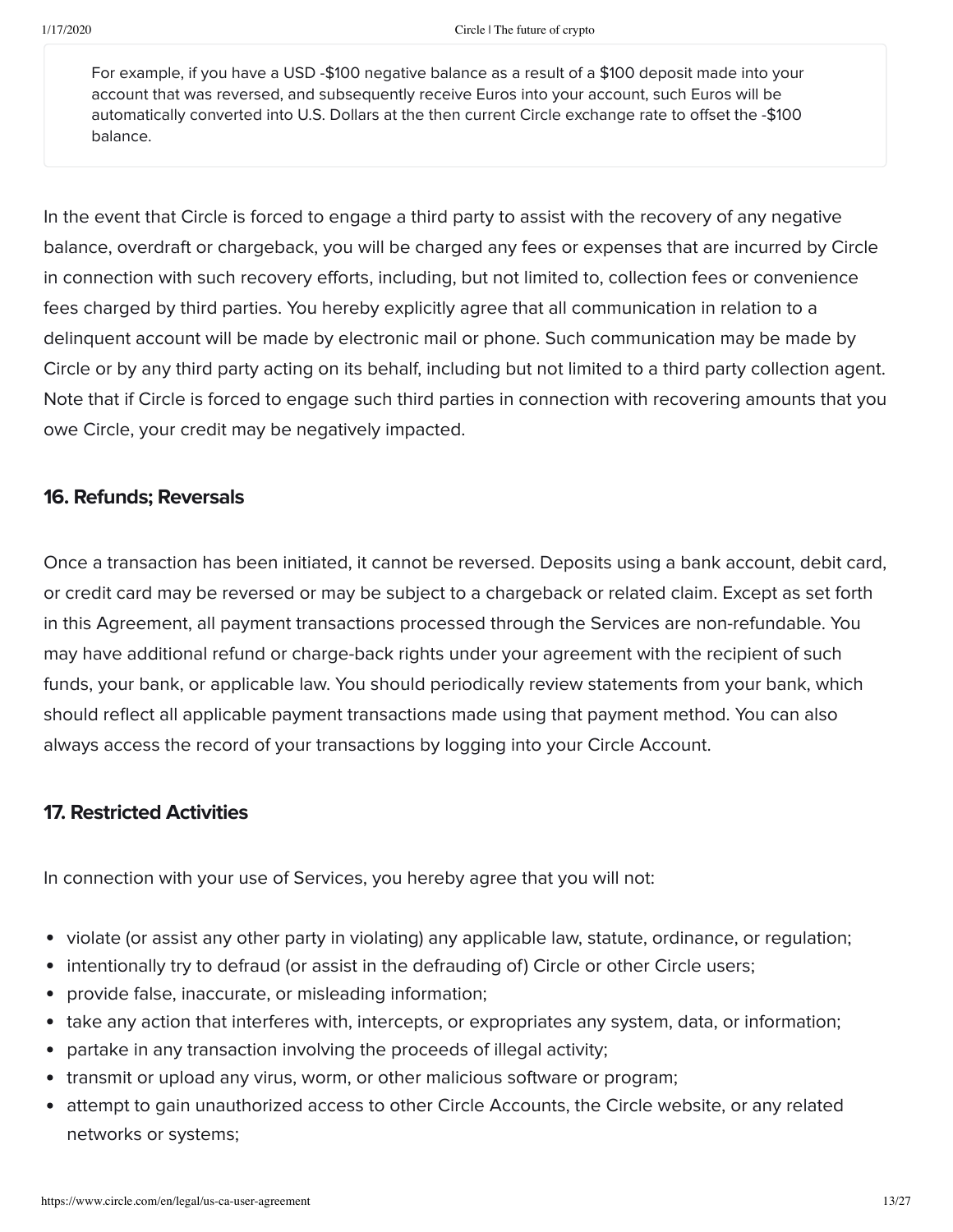- use the Services on behalf of any third party or otherwise act as an intermediary between Circle and any third parties;
- collect any user information from other Circle users, including, without limitation, email addresses;
- defame, harass, or violate the privacy or intellectual property rights of Circle or any other Circle users; or
- upload, display or transmit any messages, photos, videos or other media that contain illegal goods, pornographic, violent, obscene or copyrighted images or materials for use as an avatar, in connection with a payment or payment request, or otherwise.

# 18. Prohibited Payments

Using the Services to make the following types of payments is prohibited, and Circle reserves the right to monitor for payments that relate to:

- any Restricted Persons or persons or entities located in Restricted Territories (as each term is defined in Section 34);
- weapons of any kind, including but not limited to firearms, ammunition, knives, or related accessories;
- controlled substances including but not limited to narcotics, prescription drugs, steroids, or related paraphernalia or accessories;
- gambling activities including but not limited to sports betting, casino games, horse racing, dog  $\bullet$ racing, lotteries, games of chance, sweepstakes, games of skill that may be classified as gambling (i.e. poker), or other activities that facilitate any of the foregoing;

We understand that gambling may be legal in your jurisdiction, but unfortunately we cannot allow you to use Circle in connection with these activities.

- constitute money-laundering or terrorist financing;
- any sort of ponzi scheme, pyramid scheme, or multi-level marketing program;
- goods or services that infringe or violate any copyright, trademark, or proprietary rights under the laws of any jurisdiction;
- debt settlement, refinance, or credit repair services;
- court ordered payments, structured settlements, tax payments, or tax settlements;
- the sale of money orders or cashier's checks or any money transmitter activity;

Using Circle to send \$20 to one friend on behalf of another friend is okay, but if you are frequently accepting funds from people to send on their behalf, you might be violating state money transmission laws so we can't allow that.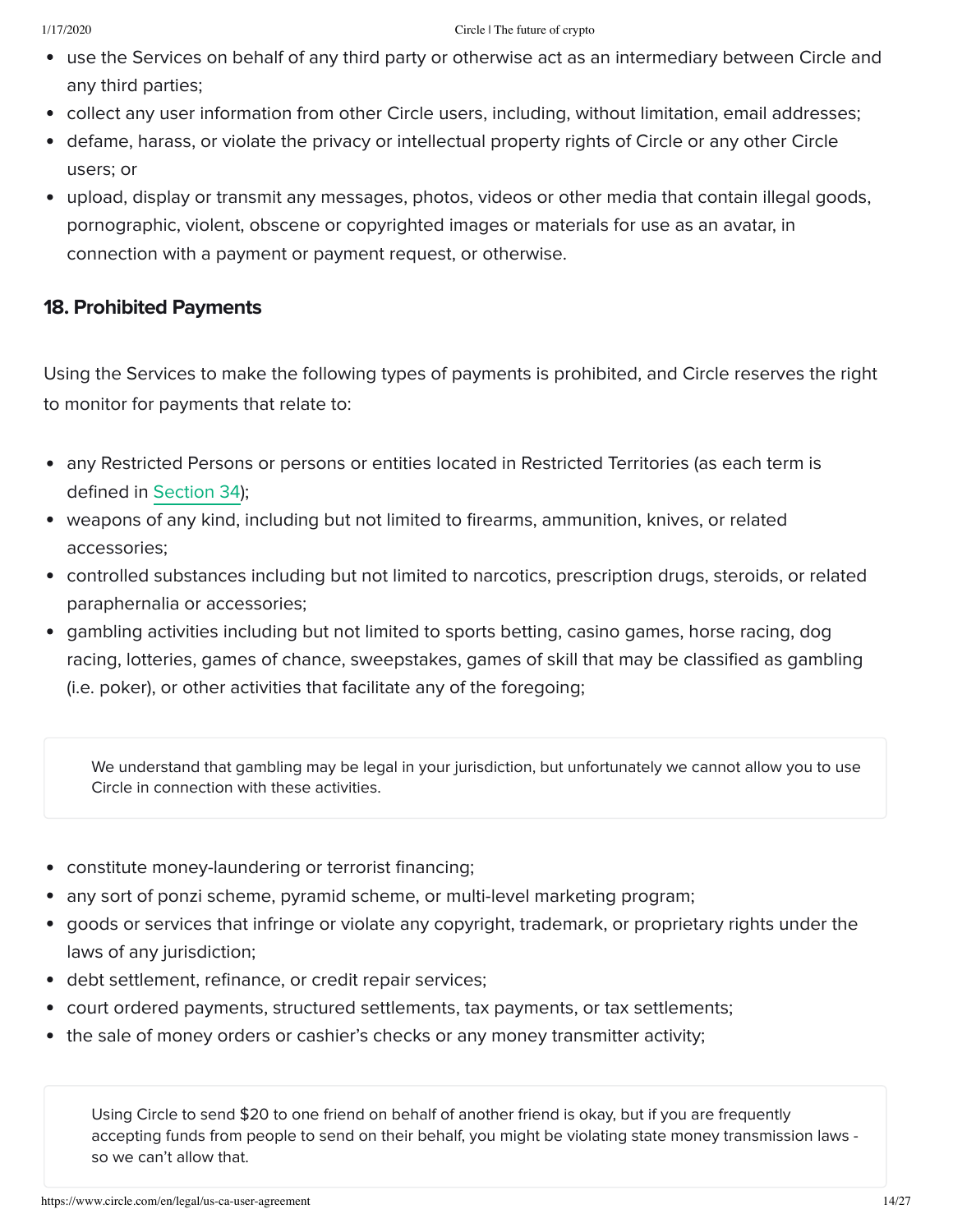- **•** lottery contracts, layaway systems, or annuities;
- counterfeit goods, including but not limited to fake or "novelty" IDs;  $\bullet$
- purchasing goods from Tor hidden service markets or "Darknet" markets, or any other service or website that acts as a marketplace for illegal goods (even though such marketplace might also sell legal goods); or
- any other matters which we communicate to you that are unacceptable from time to time and which, for example, may be restricted by our and your bank or payment partners.

In the event that Circle learns that you are making any such prohibited payments, Circle may suspend or terminate your Circle Account.

## 19. Unauthorized Transactions

If an Unauthorized Transaction (as defined below) or Error (as defined below) occurs through your account, and you follow the procedures set forth in this Section 19, Circle will reimburse you for the amount of any eligible Unauthorized Transaction and any losses resulting from an Error, subject to the limitations set forth in this Section 20.

## What Constitutes an Unauthorized Transaction or Error?

For purposes of this Section 19, "Unauthorized Transaction" means a transaction that was initiated from your account without your authorization and that does not benefit you.

For example, if someone steals your phone and makes a payment without your permission, it would constitute an Unauthorized Transaction. However, if you share your login credentials with someone who then sends money without your permission, that would not constitute an Unauthorized Transaction.

For purposes of this Section 19, an "Error" means one of the following: (i) if your bank account, debit card or credit card is charged for a deposit, Circle receives the funds, but it doesn't show up in your account, (ii) if you complete a withdrawal and the funds are not properly delivered by Circle to your bank account, debit card or credit card, (iii) if you send a payment and we debit your account for an amount in excess of the send amount, (iv) if you receive a payment and we do not add the proper amount to your account, (v) if the transaction records in your Circle Account do not accurately reflect your transactions, or (vi) there is some other material mathematical or computational error by Circle.

Notifying Circle of an Unauthorized Transaction or Error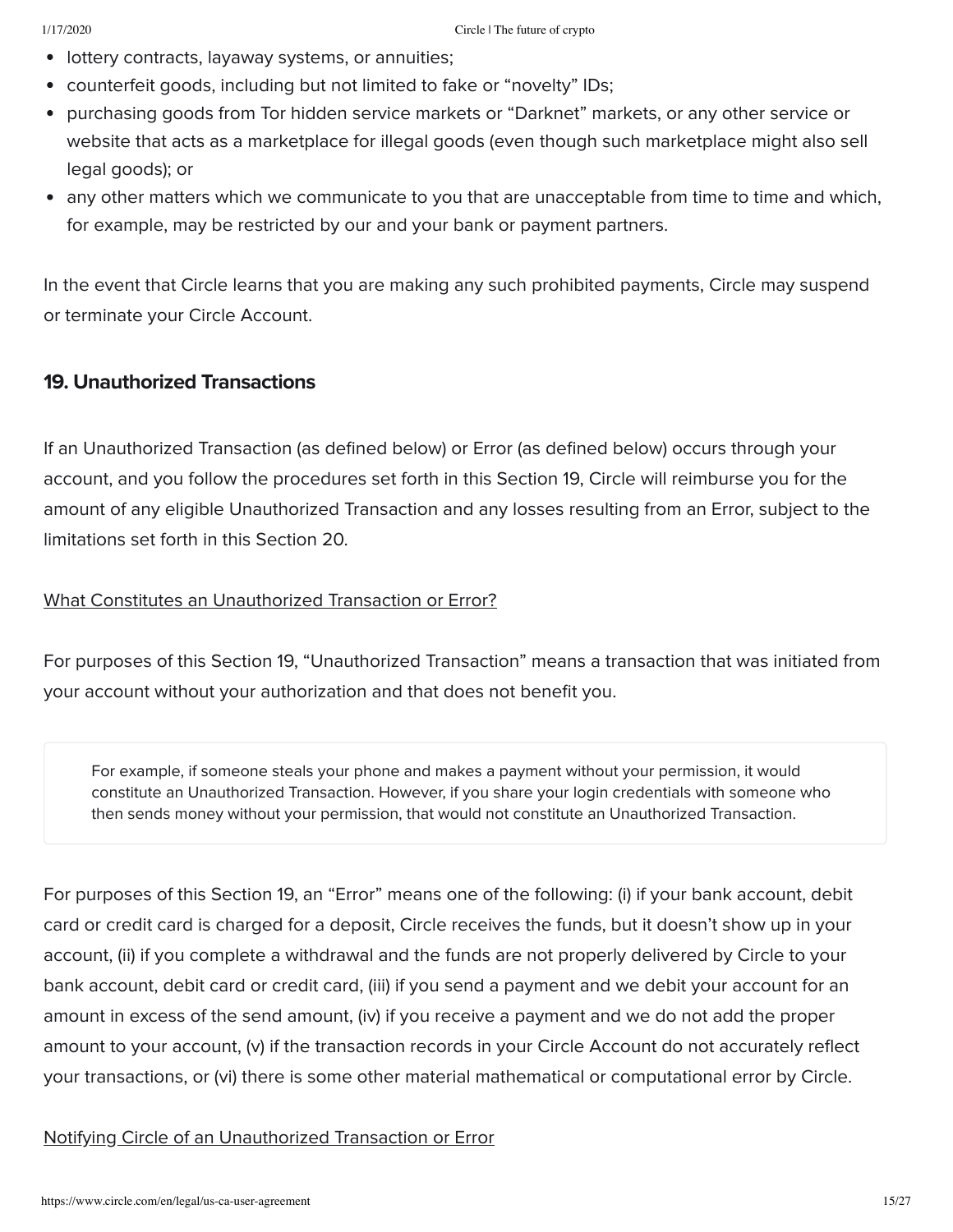You should notify us immediately if you believe that (i) an Unauthorized Transaction or Error has occurred, (ii) your password and/or two-factor authentication access has been compromised, (iii) a device on which you have downloaded the Circle app or which contains an active Circle session has been stolen or lost, or (iv) you believe there is an Error in your transaction records or account history, or you have a question regarding your transaction records or account history.

Remember, if your Circle-enabled phone is ever lost or stolen, in addition to notifying Circle immediately, you can also login on another device and force all other active devices and sessions to be logged out through the Settings menu.

In order for Unauthorized Transactions or Errors to be covered by Circle, you must notify us within sixty (60) days of such Unauthorized Transaction or Error showing up in your transaction history and/or account statement. If you do not notify us within sixty (60) days, then you will not be covered by the protections of this Section 19.

## Notification Process

The fastest and most efficient way to notify us of an Unauthorized Transaction or Error is to contact Support via email at [support@circle.com.](mailto:support@circle.com) You can also notify us by phone during our phone support hours by calling 1-800-398-7172 or by sending an old fashioned letter to Circle Internet Financial, Inc., PO Box 52235, Boston, MA 02210. If you choose to notify us by phone, we may require that you follow up any phone discussion with a written confirmation within ten (10) business days so that we have a documented record of your notification.

However you choose to notify us, you must include: (i) the name, email and phone number associated with your Circle Account, (ii) a detailed description of what Unauthorized Transaction or Error you believe occurred, or what information you need in order to determine if an Unauthorized Transaction or Error occurred, and (iii) the dollar amount of such Unauthorized Transaction or Error.

Note that in connection with investigating and/or resolving any Unauthorized Transaction or Error, we may need to request further information from you regarding the circumstances of the Unauthorized Transaction or Error. If you do not provide such additional information, it may inhibit our ability to resolve your issue or your rights under this Section 19.

## Steps Circle Will Take Following Notification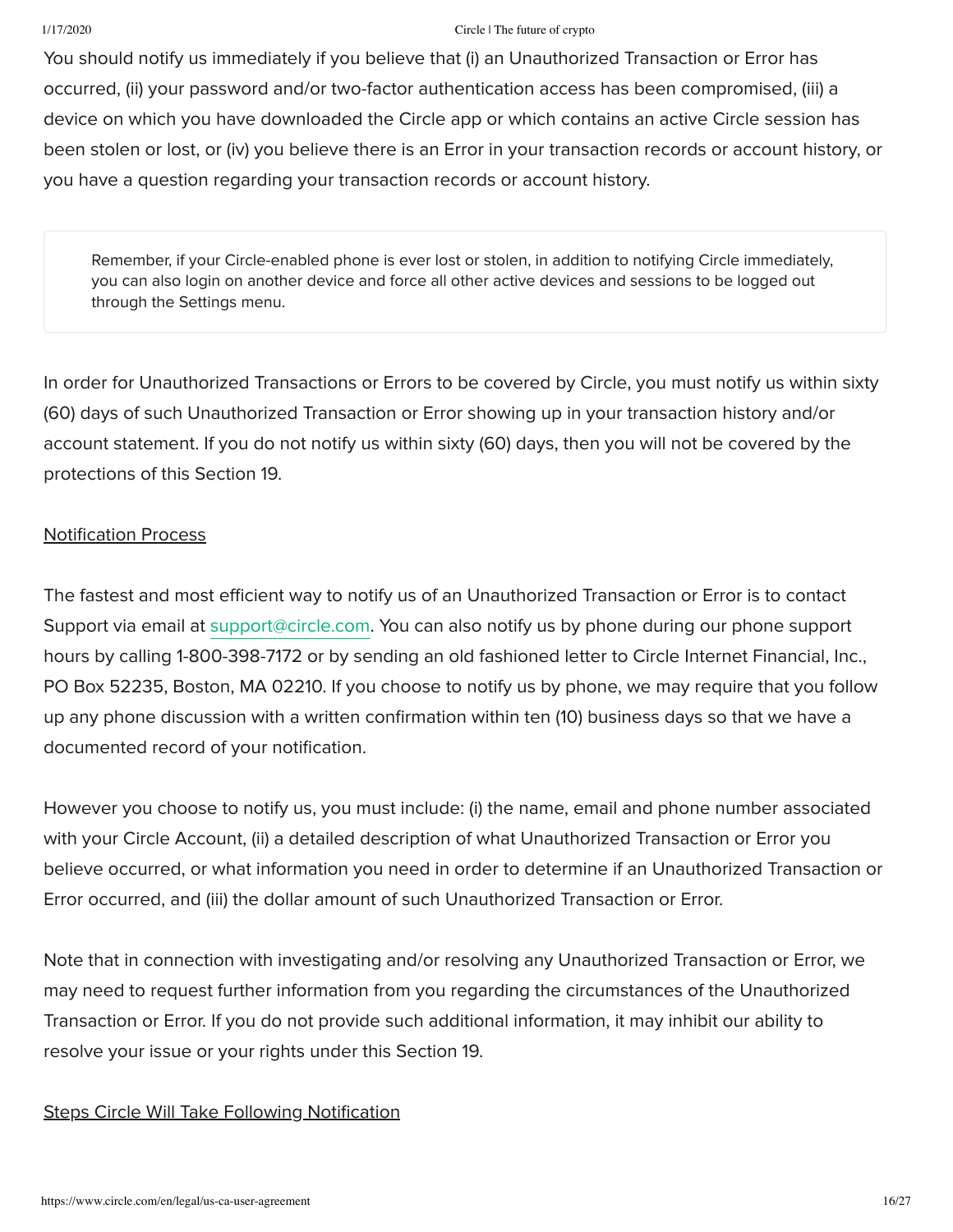Once you have provided us with proper notification (including delivering all of the information set forth in the subsection above and responding to any requests for further information), we will investigate the potential Unauthorized Transaction or Error. We will typically be able to complete our investigation within ten (10) days, but may require up to thirty (30) days if your account is new (meaning your account has been open for less than thirty (30) days at the time we receive your notification).

Sometimes, we may need more time in order to complete our investigation (up to thirty (30) days, or sixty (60) days for a new account). If we need to take more than ten (10) days to investigate your claim (or thirty (30) days for new accounts), we will provisionally credit your account with the amount of such Unauthorized Transaction or Error.

Once we have completed our investigation, we will notify you of our decision within three (3) business days. If we have determined that your claim of an Unauthorized Transaction or Error is valid and eligible, we will credit your account for the amount of the Unauthorized Transaction or Error, subject to the limitations set forth below. If we have already provisionally credited your account and determine that your claim of an Unauthorized Transaction or Error is valid and eligible, you will be allowed to keep such provisional credit. If we have already provisionally credited your account and determine that your claim of an Unauthorized Transaction or Error is not valid and/or eligible, the amount provisionally credited will be debited from your account.

Regardless of the results of our investigation, we will send you an email explaining the basis for our decision. If you have any questions or concerns regarding our decision, you can request further information regarding the details that led to our decision.

### Errors We Discover

If we discover an Error on our own that results in you receiving less than the amount of funds to which you are entitled, we will rectify it by crediting your account for the difference. If we discover an Error on our own that results in you receiving more than the amount of funds to which you are entitled, we will rectify it by debiting your account for the difference.

## Your Liability for Unauthorized Transactions

Your liability for Unauthorized Transactions is determined by how quickly you report it to us. If you tell us within two (2) business days after you learn of the compromise of your account or login credentials, you can lose no more than \$50 if someone used your login credentials without your permission. If you do NOT tell us within two (2) Business Days after you learn of the compromise of your account or login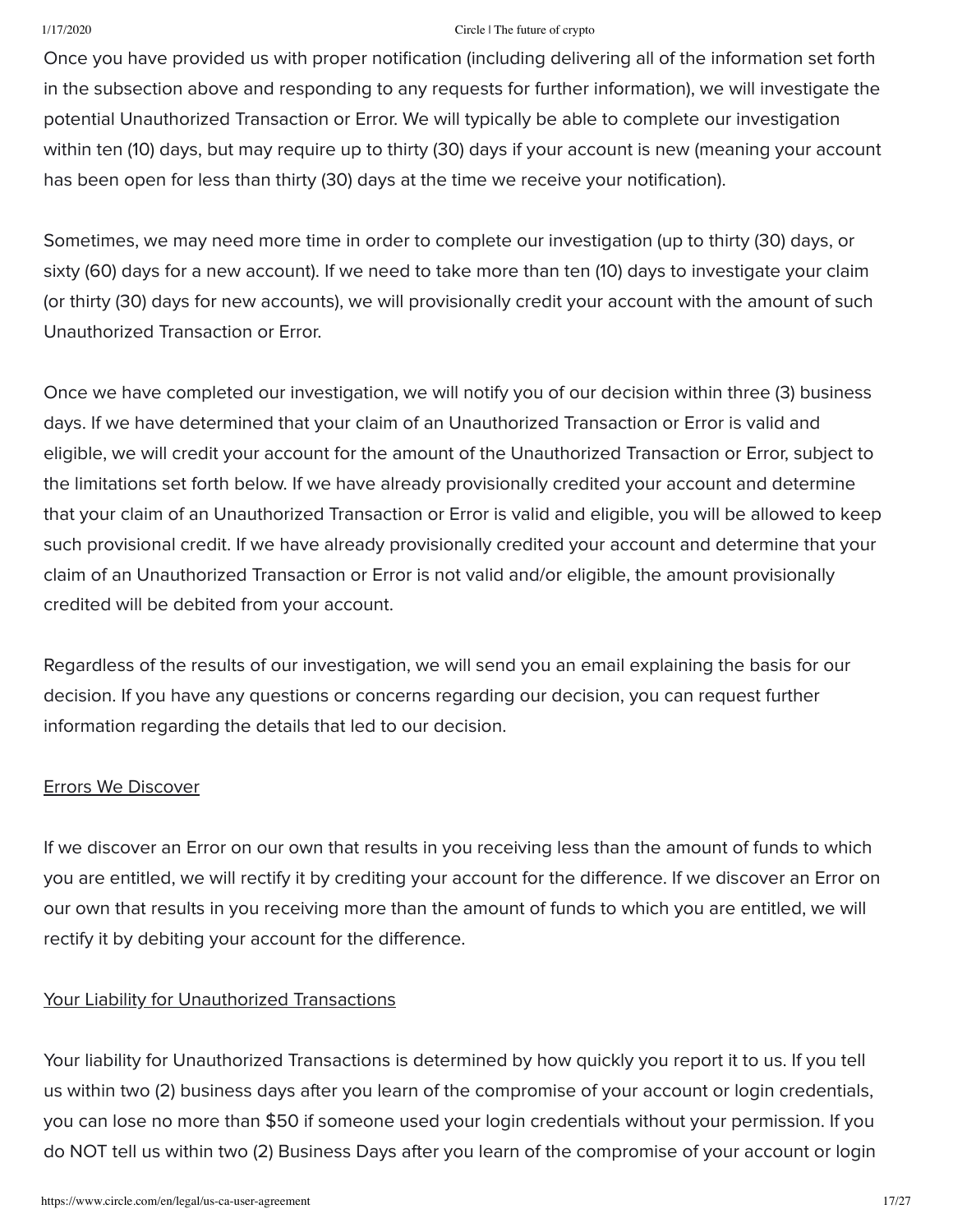credentials, and we can prove we could have stopped someone from using your account without your permission if you had told us, you could lose as much as \$500.

Due to these limitations, you should always keep a close eye on your Circle account, push notifications, email receipts and monthly account statements that you receive from Circle to make sure that such transactions are authorized or so that you can avail yourself of the full benefits of this Section 19.

# 20. Reversals, Chargebacks & Other Claims

If a payment that you receive is later invalidated for any reason, you are responsible to Circle for the full amount of such payment. This means that if the sender disputes the authorization for transaction or initiates a chargeback with their bank or card issuer, you may be liable for the full amount of such payment. If it is determined that such transaction was unauthorized or the chargeback is validated by the sender's bank or card issuer, you authorize Circle to recover any amounts due to Circle by deducting such amount from your Circle Account balance. In the event that your Circle Account balance is not sufficient to cover the full amount, you authorize Circle to reverse any withdrawals or require you to take other steps to reimburse Circle. If Circle is unable to recover the full amount that is owed, Circle may take additional steps including the initiation of legal actions to recover the full amount, to the extent allowed by applicable law.

# 21. Bitcoin Network

Bitcoin is a decentralized currency that operates on open source software protocols which can be used, modified or adapted by anyone; provided that certain changes require a certain amount of consensus among the parties using and supporting the bitcoin network. As a result of the decentralized nature of bitcoin it is possible that sudden, unexpected or controversial changes ("forks") can be made to bitcoin. It is also possible that such forks result in multiple versions of "bitcoin" existing simultaneously. By using Circle you acknowledge and agree that: (i) Circle does not own or control the bitcoin network and is not responsible for any losses you may incur as a result of the functionality or security of the bitcoin network and (ii) Circle is not responsible for forks or changes to the bitcoin network, any of which may result in significant and sudden changes to the value and/or usability of bitcoin.

## 22. Taxes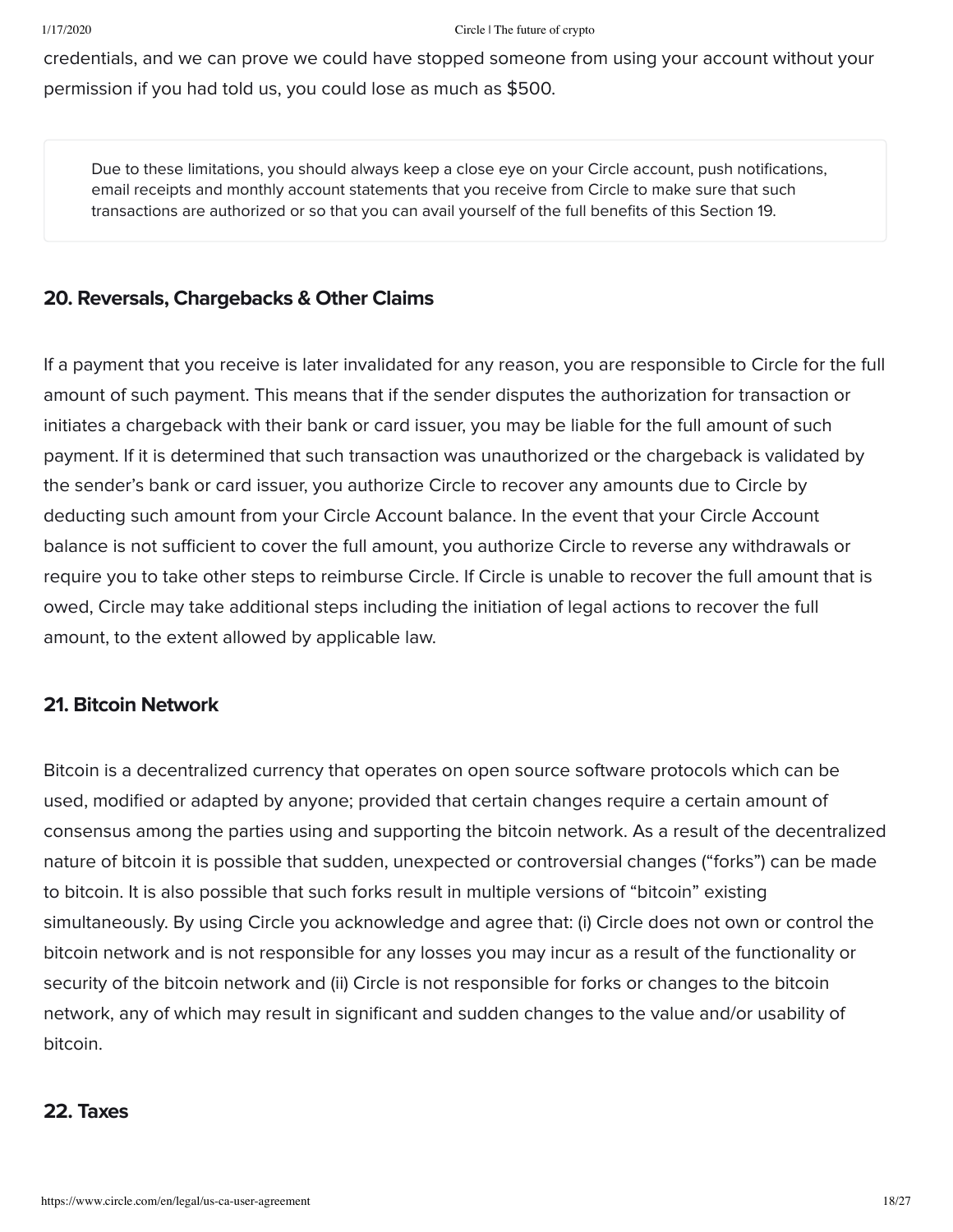Circle will maintain a record of your transaction history, which you will be able to access through your Circle Account for purposes of making any required tax filings or payments, but it is your responsibility to determine what, if any, taxes apply to the payments you make or receive, and to collect, report, and remit the correct tax to the appropriate tax authority. Circle will make any tax withholdings or filings that we are required by law to make, but Circle is not responsible for determining whether taxes apply to your transaction, or for collecting, reporting, or remitting any taxes arising from any transaction.

### 23. Indemnification; Release

You agree to indemnify and hold Circle, its affiliates, and service providers, and each of their officers, directors, agents, joint venturers, employees, and representatives harmless from any claim or demand (including attorneys' fees and any losses, fines, fees or penalties imposed by any regulatory authority) arising out of your breach of this Agreement, your violation of any law or regulation or your use of the Services.

For the purpose of this Section 23, the term "losses" means all net costs reasonably incurred by us or the other persons referred to in this Section which are the result of the matters set out in this Section 23 and which may relate to any claims, demands, causes of action, debt, cost, expense or other liability, including reasonable legal fees (without duplication).

"Indemnify" means to compensate someone for the harm or loss they may suffer. If you breach this Agreement or violate the law and it results in Circle facing claims or expenses, you agree to cover those losses.

If you have a dispute with one or more users or third parties, you release Circle (and its affiliates and service providers, and each of their officers, directors, agents, joint ventures, employees and representatives) from any and all claims, demands, and damages (actual and consequential) of every kind and nature arising out of or in any way connected with such disputes.

You hereby expressly waive California Civil Code §1542, which states: "A general release does not extend to claims which the creditor does not know or suspect to exist in his favor at the time of executing the release, which if not known by him must have materially affected his settlement with the debtor."

If you have a dispute with anyone other than Circle, you release us from liability associated with that dispute.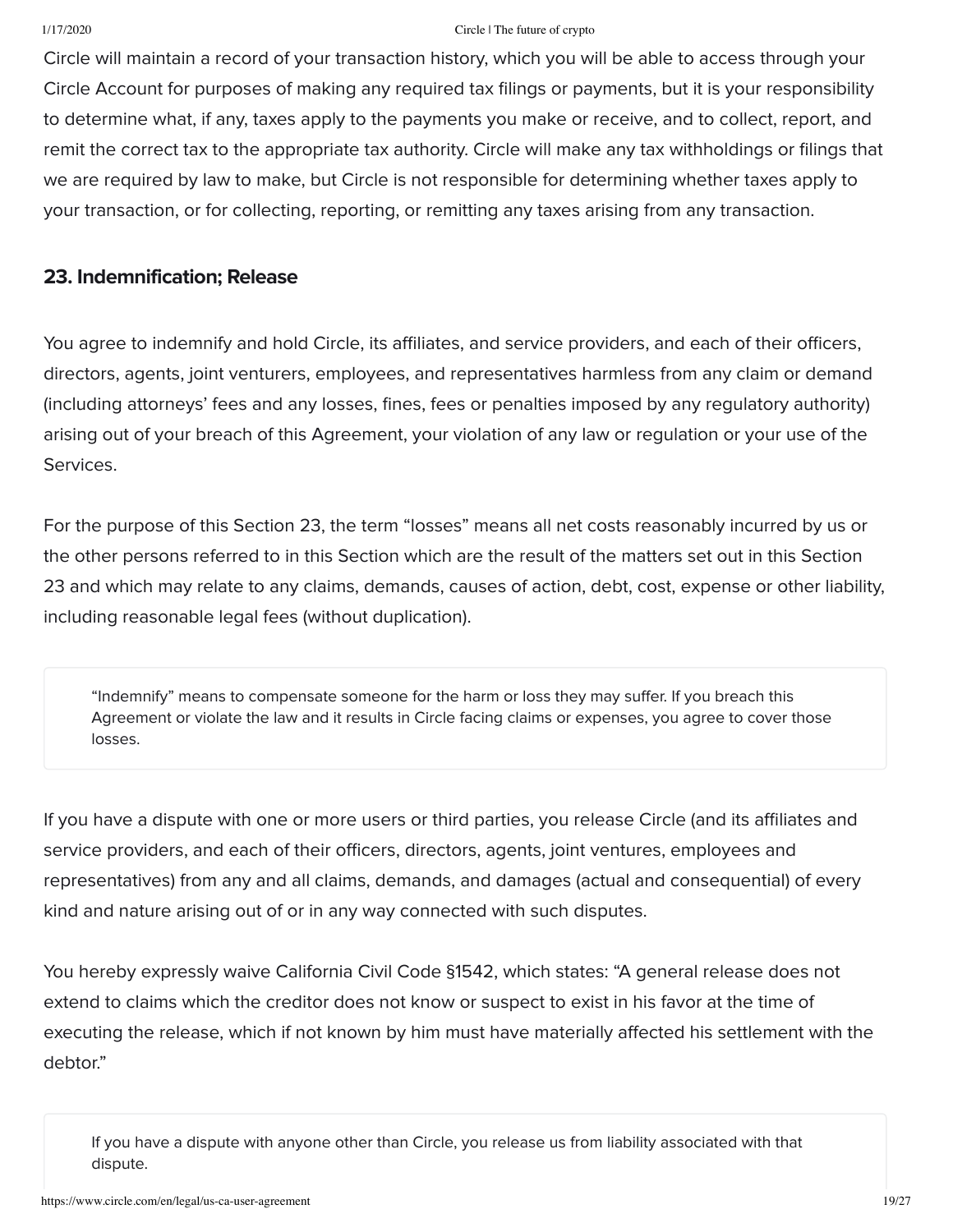# 24. Limitation of Liability; No Warranty

YOU EXPRESSLY UNDERSTAND AND AGREE THAT CIRCLE AND OUR AFFILIATES AND SERVICE PROVIDERS, AND THEIR RESPECTIVE OFFICERS, DIRECTORS, AGENTS, JOINT VENTURERS, EMPLOYEES, AND REPRESENTATIVES WILL NOT BE LIABLE FOR ANY INDIRECT, INCIDENTAL, SPECIAL, CONSEQUENTIAL, EXEMPLARY DAMAGES, OR DAMAGES FOR LOSS OF PROFITS INCLUDING BUT NOT LIMITED TO, DAMAGES FOR LOSS OF GOODWILL, USE, DATA, OR OTHER INTANGIBLE LOSSES (EVEN IF CIRCLE HAS BEEN ADVISED OF THE POSSIBILITY OF SUCH DAMAGES), WHETHER BASED ON CONTRACT, TORT, NEGLIGENCE, STRICT LIABILITY, OR OTHERWISE, RESULTING FROM: (I) THE USE OR THE INABILITY TO USE THE SERVICES; (II) THE COST OF PROCUREMENT OF SUBSTITUTE GOODS AND SERVICES RESULTING FROM ANY GOODS, DATA, INFORMATION, OR SERVICES PURCHASED OR OBTAINED OR MESSAGES RECEIVED OR TRANSACTIONS ENTERED INTO THROUGH OR FROM THE SERVICES; (III) UNAUTHORIZED ACCESS TO OR ALTERATION OF YOUR TRANSMISSIONS OR DATA; OR (IV) ANY OTHER MATTER RELATING TO THE SERVICES.

We will not be liable for "exemplary damages" (often called punitive damages) or other indirect losses. So if we do something wrong that costs you \$100, our liability is limited to that \$100.

SOME JURISDICTIONS DO NOT ALLOW THE EXCLUSION OF CERTAIN WARRANTIES OR THE LIMITATION OR EXCLUSION OF LIABILITY FOR INCIDENTAL OR CONSEQUENTIAL DAMAGES. ACCORDINGLY, SOME OF THE LIMITATIONS SET FORTH ABOVE MAY NOT APPLY TO YOU. IF YOU ARE DISSATISFIED WITH ANY PORTION OF THE SERVICES OR WITH THIS AGREEMENT, YOUR SOLE AND EXCLUSIVE REMEDY IS TO DISCONTINUE USE OF THE SERVICES AND CLOSE YOUR ACCOUNT.

THE SERVICES ARE PROVIDED "AS IS" AND WITHOUT ANY REPRESENTATION OR WARRANTY, WHETHER EXPRESS, IMPLIED OR STATUTORY. CIRCLE, OUR AFFILIATES, AND OUR RESPECTIVE OFFICERS, DIRECTORS, AGENTS, JOINT VENTURERS, EMPLOYEES, AND SUPPLIERS SPECIFICALLY DISCLAIM ANY IMPLIED WARRANTIES OF TITLE, MERCHANTABILITY, FITNESS FOR A PARTICULAR PURPOSE OR NON-INFRINGEMENT. CIRCLE MAKES NO WARRANTY THAT (I) THE SERVICES WILL MEET YOUR REQUIREMENTS, (II) THE SERVICES WILL BE UNINTERRUPTED, TIMELY, SECURE, OR ERROR-FREE, OR (III) THE QUALITY OF ANY PRODUCTS, SERVICES, INFORMATION, OR OTHER MATERIAL PURCHASED OR OBTAINED BY YOU WILL MEET YOUR EXPECTATIONS.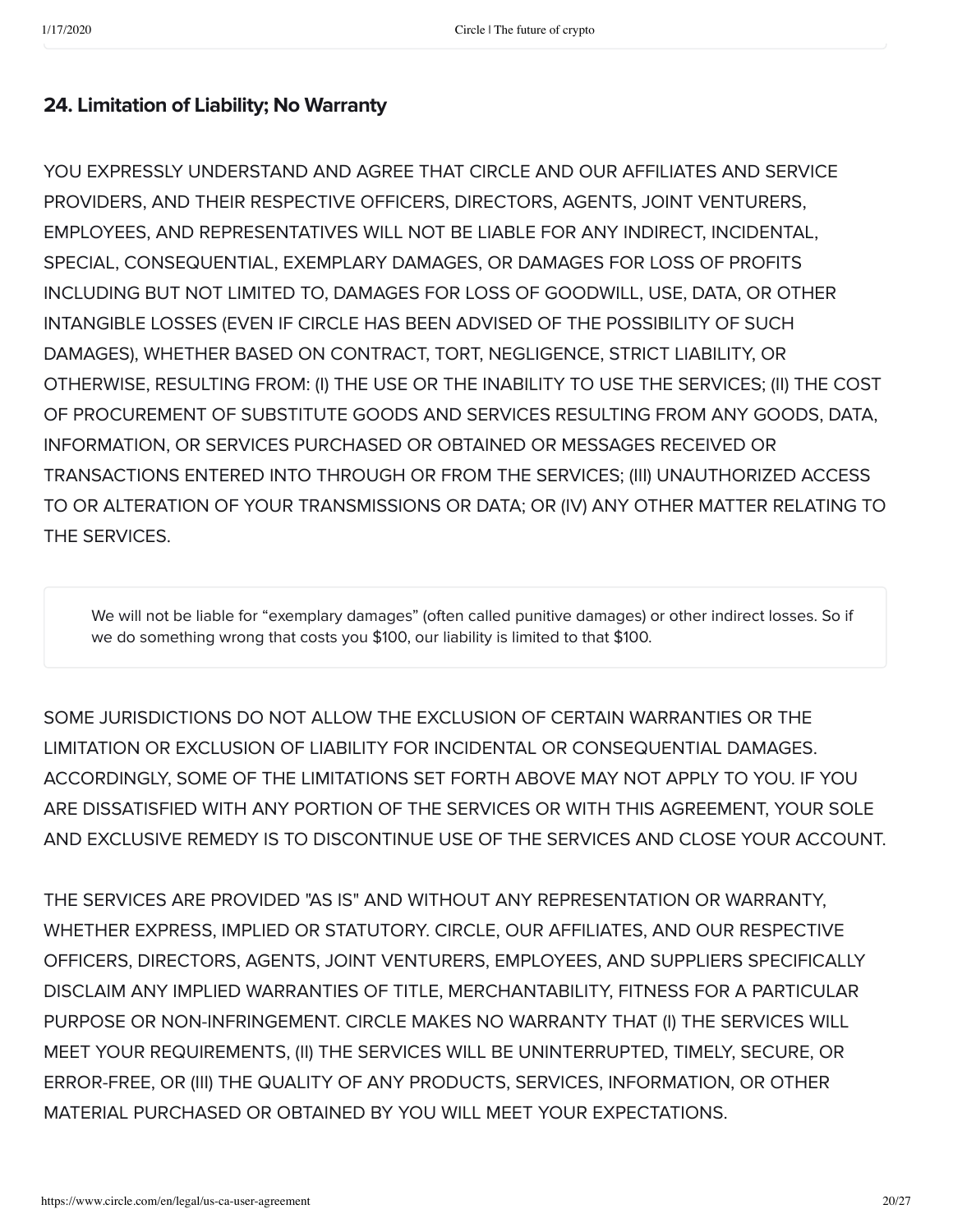We cannot quarantee that Circle is always going to meet your demands. As we grow we will likely add new services, change certain features and drop old features. We hope you are always happy with Circle, but we can't contractually guarantee you will be.

Circle will make reasonable efforts to ensure that requests for electronic debits and credits involving bank accounts, credit cards, and check issuances are processed in a timely manner, but Circle makes no representations or warranties regarding the amount of time needed to complete processing because the Services are dependent upon many factors outside of our control, such as delays in the banking system or the U.S. or international mail service. Some states do not allow the disclaimer of implied warranties, so the foregoing disclaimers may not apply to you. This paragraph gives you specific legal rights and you may also have other legal rights that vary from state to state.

## 25. Force Majeure

Circle shall have no liability for any failure or delay resulting from any condition beyond our reasonable control, including but not limited to governmental action or acts of terrorism, earthquake, fire, flood, or other acts of God, labor conditions, power failures, equipment failures, and Internet disturbances.

This section allows our lawyers to demonstrate that not all legal terms are Latin. Some are French.

## 26. Arbitration

Except for claims for injunctive or equitable relief or claims regarding intellectual property rights (which may be brought, in an individual capacity only, and not on a class-wide or representative basis, in the courts specified in Section 36 without the posting of a bond), any dispute between you and Circle related in any way to, or arising in any way from, our Services or this Agreement ("Dispute") shall be finally settled on an individual, non-representative basis in binding arbitration in accordance with the American Arbitration Association ("AAA") rules for arbitration of consumer-related disputes (available from AAA on its website at www.adr.org), as modified by this Agreement, or in accordance with rules on which we may mutually agree; provided, however, that to the extent a Dispute is within the scope of a small claims court's jurisdiction, either you or Circle may commence an action in small claims court, in the county of your most recent physical address, to resolve the Dispute.

Any arbitration will be conducted by a single, neutral arbitrator and shall take place in the county of your most recent physical address. The arbitrator may award any relief that a court of competent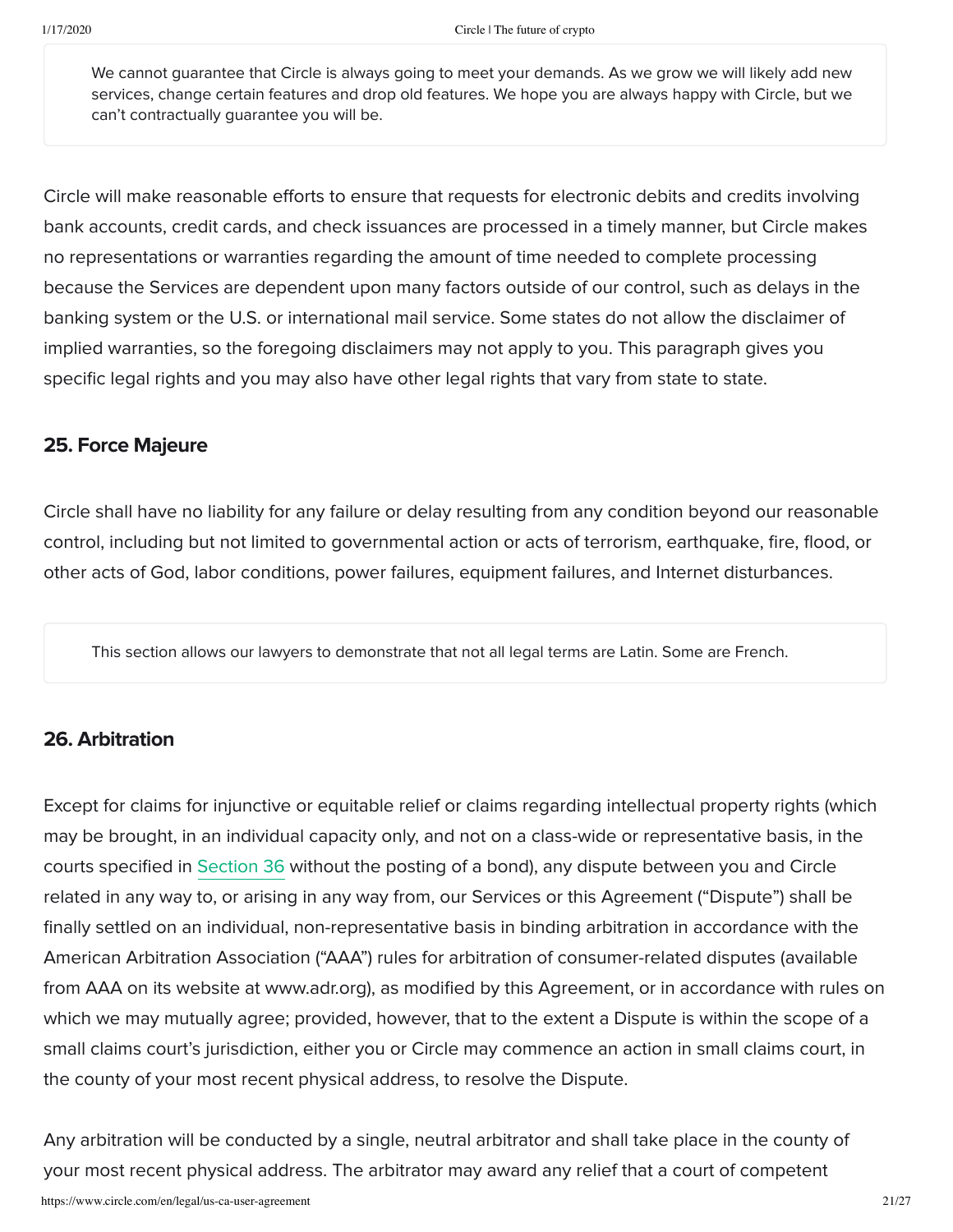jurisdiction could award, including attorneys' fees when authorized by law. The arbitral decision may be enforced in any court of competent jurisdiction. An arbitral decision is subject to very limited review by a court. This Agreement evidences a transaction involving interstate commerce, and therefore, the Federal Arbitration Act ("FAA") applies to this Agreement, including the agreement to arbitrate set forth in this Section 26. We each agree that the FAA, and not state law, shall govern whether a Dispute is subject to arbitration.

If there is a dispute, it will be solved by a single, neutral arbitrator, and not in a courtroom.

## 27. Amendments

We may amend any portion of this Agreement at any time by posting the revised version of this Agreement with an updated revision date. The changes will become effective, and shall be deemed accepted by you, the first time you use the Services after the initial posting of the revised User Agreement and shall apply on a going-forward basis with respect to transactions initiated after the posting date. In the event that you do not agree with any such modification, your sole and exclusive remedy is to terminate your use of the Services and close your account. You agree that we shall not be liable to you or any third party as a result of any losses suffered by any modification or amendment of this Agreement.

If the revised Agreement includes a material change we will provide you with prior notice via our website and/or email before the material change becomes effective. For this purpose a "material change" means a significant change other than changes that (i) are to your benefit, (ii) are required to be made to comply with applicable laws and/or regulations or as otherwise required by one of our regulators, (iii) relates to a new product or service made available to you, or (iv) to otherwise clarify an existing term.

As Circle grows and offers new products and services, we will need to make changes to this Agreement. If we make a big change, we'll let you know by email. You can always tell when this Agreement was last changed by checking the "Last Updated" date at the top of the Agreement.

# 28. Assignment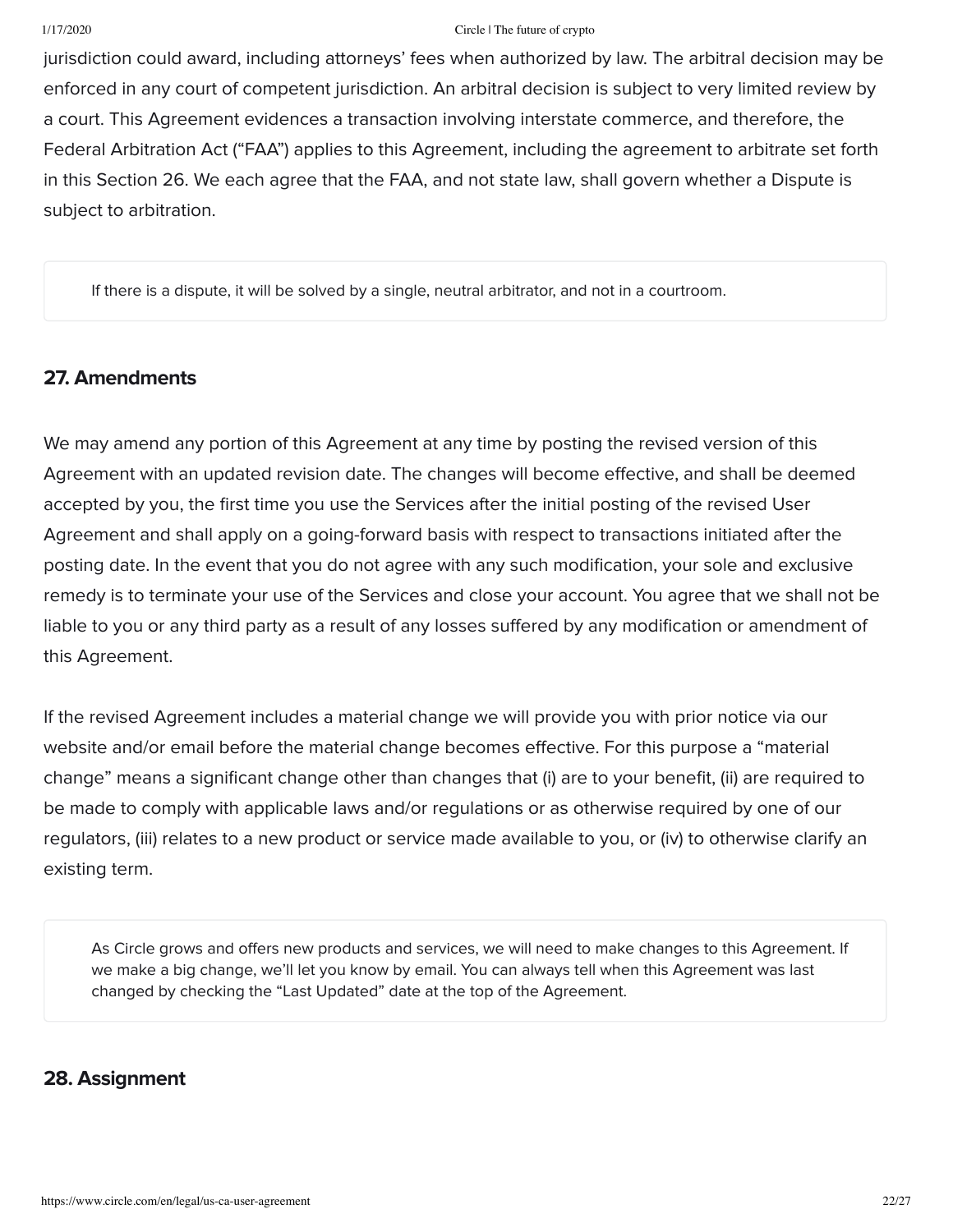You may not transfer or assign this Agreement or any rights or obligations hereunder, by operation of law or otherwise and any such attempted assignment shall be void. We reserve the right to freely assign this Agreement and the rights and obligations of this Agreement to any third party at any time without notice or consent. If you object to such transfer or assignment, you may stop using our Services and terminate this Agreement by [contacting support](https://support.circle.com/hc/en-us/requests/new) and asking us to close your account.

### 29. Survival

Upon termination of your account or this Agreement for any other reason, all rights and obligations of the parties that by their nature are continuing will survive such termination.

## 30. Third Party Applications

If you grant express permission to a third party to connect to your account, either through the third party's product or through Circle, you acknowledge that granting permission to a third party to take specific actions on your behalf does not relieve you of any of your responsibilities under this Agreement. Further, you acknowledge and agree that you will not hold Circle responsible for, and will indemnify Circle from, any liability arising from the actions or inactions of this third party in connection with the permissions you grant.

# 31. Website; Third Party Content

Circle strives to provide accurate and reliable information and content on the Circle website, but such information may not always be correct, complete, or up to date. Circle will update the information on the Circle website as necessary to provide you with the most up to date information, but you should always independently verify such information. The Circle website may also contain links to third party websites, applications, events or other materials ("Third Party Content"). Such information is provided for your convenience and links or references to Third Party Content do not constitute an endorsement by Circle of any products or services. Circle shall have no liability for any losses incurred as a result of actions taken in reliance on the information contained on the Circle website or in any Third Party Content.

From time to time we might post helpful links or articles on our website, but you should investigate those sources on your own.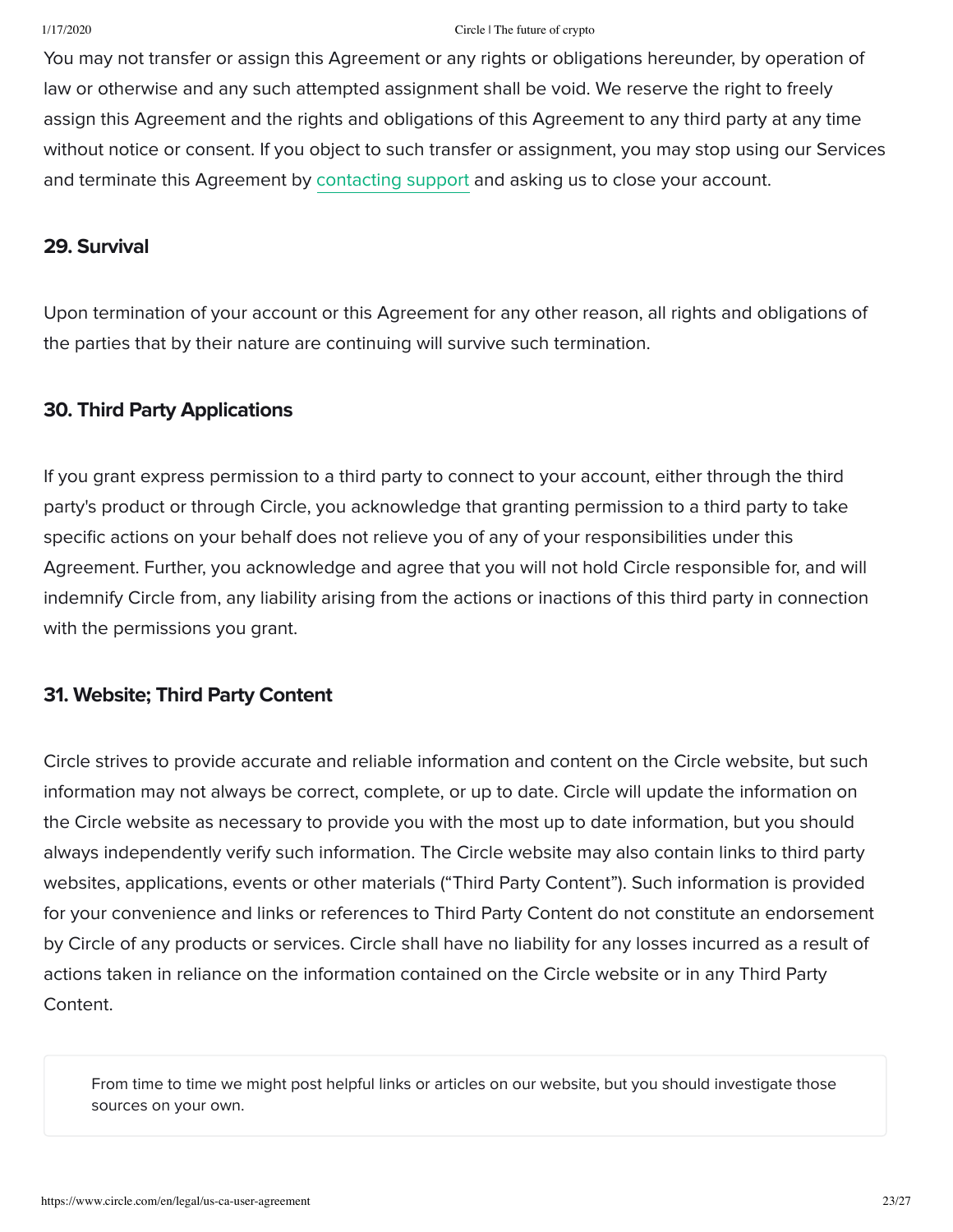## 32. Limited License; IP Rights

We grant you a limited, non-exclusive, non-sublicensable, and non-transferable license, subject to the terms and conditions of this Agreement, to access and use the the Services solely for approved purposes as determined by Circle. Any other use of the Services is expressly prohibited. Circle and its licensors reserve all rights in the Services and you agree that this Agreement does not grant you any rights in or licenses to the Services except for the limited license set forth above. Except as expressly authorized by Circle, you agree not to modify, reverse engineer, copy, frame, scrape, rent, lease, loan, sell, distribute, or create derivative works based on the Services, in whole or in part. If you violate any portion of this Agreement, your permission to access and use the Services may be terminated pursuant to this Agreement. "Circle.com", "Circle", and all logos related to the Services are either trademarks, or registered marks of Circle or its licensors. You may not copy, imitate, or use them without Circle's prior written consent. All right, title, and interest in and to the Circle website, any content thereon, the Services, and all technology and any content created or derived from any of the foregoing is the exclusive property of Circle and its licensors.

We grant you access to use all of our products and services, but we still own the intellectual property associated with these products and services.

## 33. Unclaimed Property

If Circle is holding funds in your account, and Circle is unable to contact you and has no record of your use of the Services for several years, applicable law may require Circle to report these funds as unclaimed property to the applicable jurisdiction. If this occurs, Circle will try to locate you at the address shown in our records, but if Circle is unable to locate you, it may be required to deliver any such funds to the applicable state or jurisdiction as unclaimed property. Circle reserves the right to deduct a dormancy fee or other administrative charges from such unclaimed funds, as permitted by applicable law.

If you haven't logged into your Circle Account for a number of years and we are unable to get in touch with you, state law might require us to consider your account abandoned and we might then be required to transfer your account balance to your state.

# 34. Legal Compliance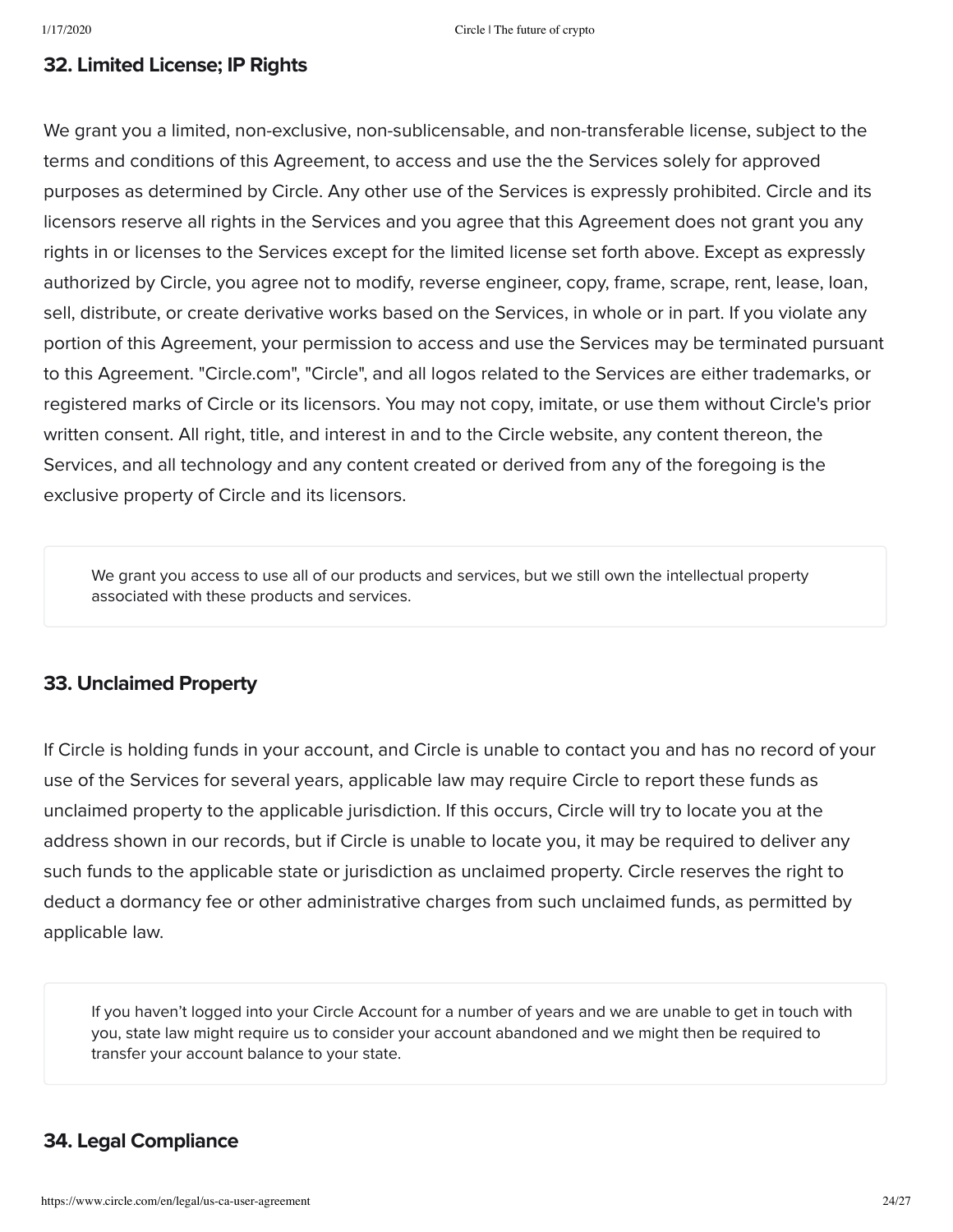The Services are subject to United States Export Administration Regulations, and, by using the Services, you represent that your actions are not in violation of such export control restrictions. Without limiting the foregoing, you may not use the Services if (i) you are a resident, national or agent of Cuba, North Korea, Sudan, Syria or any other country to which the United States embargoes goods ("Restricted Territories"), (ii) you are on the Table of Denial Orders, the Entity List, or the List of Specially Designated Nationals ("Restricted Persons"), or (iii) you intend to transact with any Restricted Territories or Restricted Persons.

## 35. Governing Law; Venue

The laws of the Commonwealth of Massachusetts and applicable United States federal law, including the Federal Arbitration Action as specified herein, shall govern this User Agreement. Except for those disputes that shall be resolved in arbitration or in small claims court pursuant to Section 26, each party agrees to submit to the personal and exclusive jurisdiction of the courts located in Boston, Massachusetts, provided that any claims or disputes shall be subject to the arbitration provisions set forth in Section 23.

## 36. Entire Agreement

The failure of Circle to exercise or enforce any right or provision of the Agreement shall not constitute a waiver of such right or provision. If any provision of this Agreement shall be adjudged by any court of competent jurisdiction to be unenforceable or invalid, that provision shall be limited or eliminated to the minimum extent necessary so that this Agreement shall otherwise remain in full force and effect and remain enforceable between the parties, except as specified in Section 27. The heading and explanatory text are for reference purposes only and in no way define, limit, construe, or describe the scope or extent of such section. This Agreement, including Circle's policies governing the Services referenced herein, the Privacy Policy, the Cookie Policy and the E-Sign Consent constitute the entire agreement between you and Circle with respect to the use of the Services. This Agreement is not intended and shall not be construed to create any rights or remedies in any parties other than you and Circle and other Circle affiliates which each shall be a third party beneficiary of this Agreement, and no other person shall assert any rights as a third party beneficiary hereunder.

This Agreement (along with the Privacy Policy, Cookie Policy and E-Sign Consent) are the only documents that govern your relationship with Circle. If some future court judgment deems any particular provision of this Agreement unenforceable, the rest of the Agreement is still valid, except as specified in Section 27.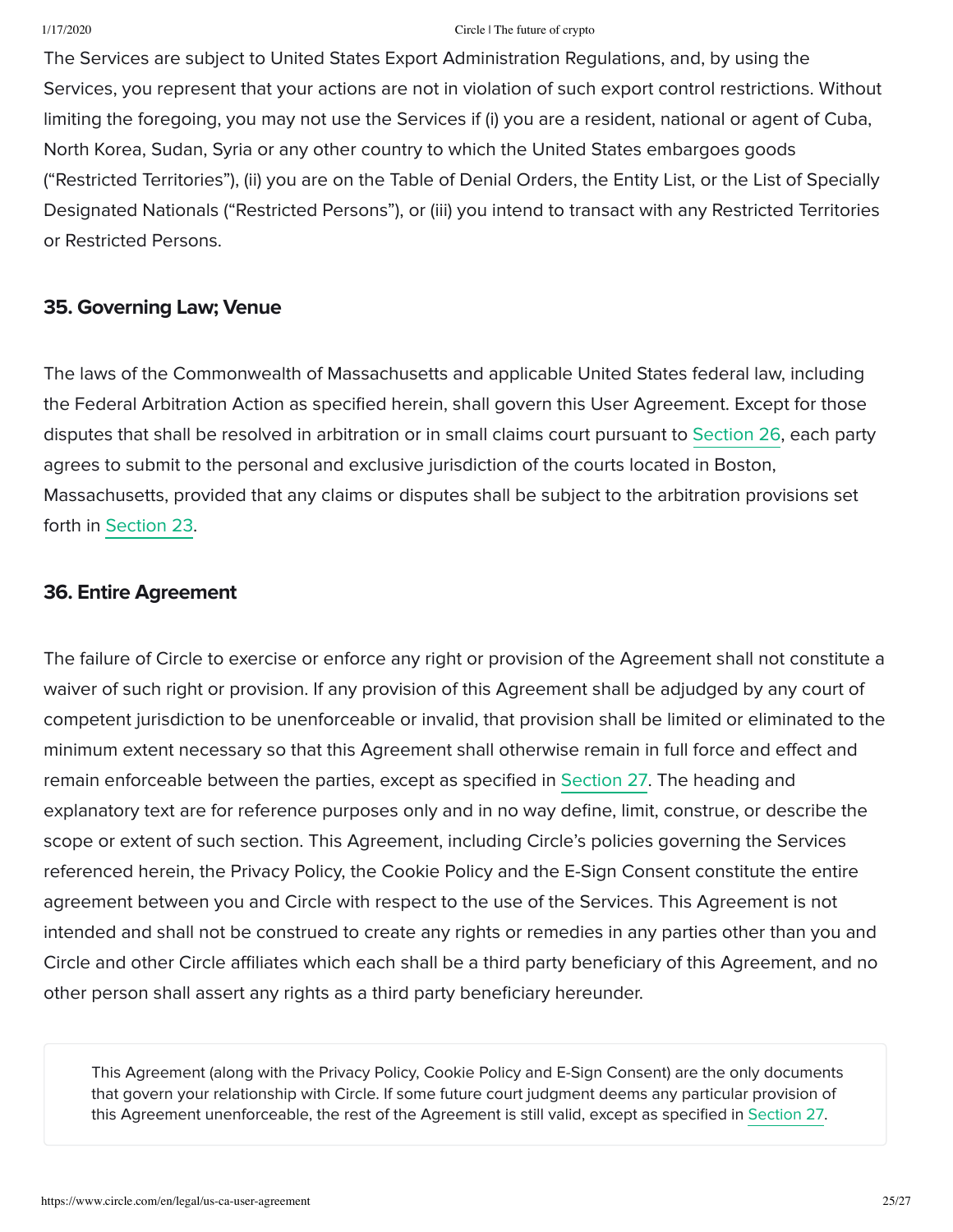# 37. State Specific Disclosures (Last Updated: March 7, 2017)

The details of Circle LLC's money transmitter license can be found on the Licenses page found at: [https://www.circle.com/en/legal/us-ca-licenses.](https://www.circle.com/en/legal/us-ca-licenses)

## CALIFORNIA

Virtual currency (bitcoin) activity is not currently regulated by the California DBO as money transmission. So while you can still use your Circle for holding, sending and receiving bitcoin, such activities are handled by Circle Inc. and are not covered under the license held by Circle LLC. This means that Circle Inc.'s operations involving bitcoin are not subject to the same restrictions and requirements as Circle LLC's operations involving U.S. Dollars, and the same rights and remedies will not be available to you.

If you have complaints with respect to any aspect of the money transmission activities conducted by Circle LLC, you may contact the California Department of Business Oversight at its toll-free telephone number,1-800-622-0620, by email at consumer.services@dbo.ca.gov, or by mail at the Department of Business Oversight, Consumer Services, 1515 K Street, Suite 200, Sacramento, CA 95814.

You, the customer, are entitled to a refund of the money to be transmitted as the result of this User Agreement if Circle LLC does not forward the money received from you within 10 days of the date of its receipt, or does not give instructions committing an equivalent amount of money to the person designated by you within 10 days of the date of the receipt of the funds from you unless otherwise instructed by you.

If your instructions as to when the moneys shall be forwarded or transmitted are not complied with and the money has not yet been forwarded or transmitted, you have a right to a refund of your money.

If you want a refund, you must mail or deliver your written request to Circle Payments, LLC at PO Box 52235, Boston, MA 02210. If you do not receive your refund, you may be entitled to your money back plus a penalty of up to \$1,000 and attorney's fees pursuant to Section 2102 of the California Financial Code.

### WYOMING